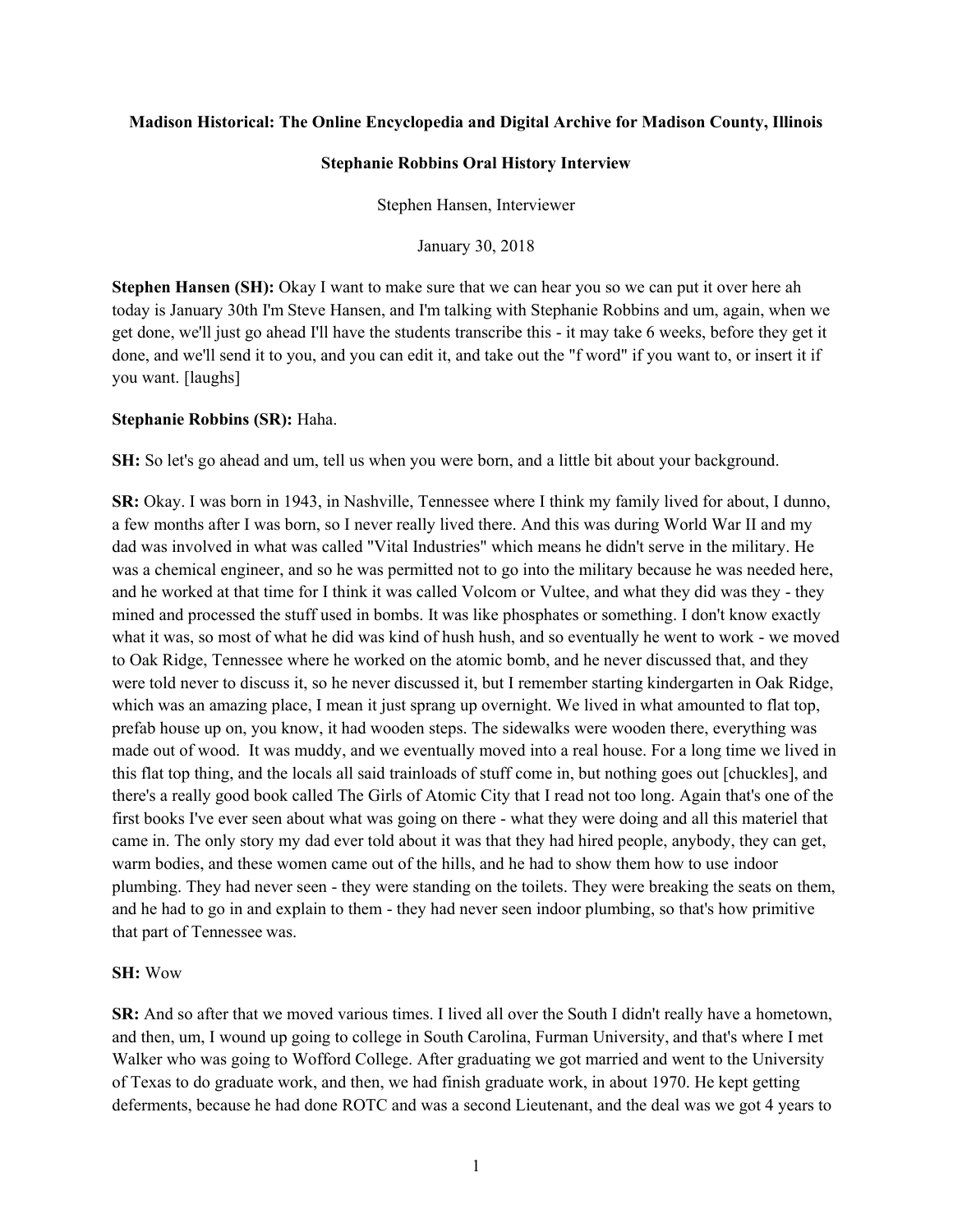go to graduate school, and then he would have to go into the army, and when he started to go into the army, he had to go get a physical at Bergstrom Air Force Base, and they kept flunking him on these physicals, and even when he was in ROTC they kept finding heart issues. I mean he would be out in the field, and they'd drag him in and take his blood pressure you know. I think they actually found something then that they didn't … they never were clear what it was, but there was some problem, so then the same thing happened when he started to go into the army, and they eventually said, you can, if you'll release us from it's expecting your benefits, then you can get out of the army. So in 1970 instead of going into the army, he was released from the military, and we had our first child thinking we were going to have this child in the army, so we had no health insurance whatsoever [chuckles] and so it was really kind of a mess. Anyway we went to the MLA, which is the meat market…

**SH:** Now back up now when did you go to college?

**SR:** I went to college at Furman from ... I graduated in '65, so '61 to '65, but I had never lived in South Carolina. I graduated high school in Alabama.

**SH:** What were you looking to - were you looking to pursue a profession at college?

**SR:** No, it's like everybody else. I read a study one time that said most liberal arts majors get to graduate school by what's called "drift"

# **SH:** Yeah

**SR:** And that was me. Now Walker was very clear on what he wanted to do. I mean he definitely wanted to major in English, go to graduate school, and be a college professor.

# **SH:** And?

**SR:** And I didn't -

**SH:** But you went

**SR:** Heck, sounds good to me!

**SH:** Did you go in English for graduate school?

**SR:** No, I went to I went in Spanish, so I have a Phd. in Spanish from the University of Texas. So we finished up those Ph.D.'s in about 1970s, and then we had to go look for jobs at MLA. Well, we had to take the best job. First of all I was pregnant. You couldn't tell, but when I was being interviewed, you know, it was a factor - back then it was a factor. You're not going to get a job if you tell somebody you're pregnant, you know. You just weren't - in fact, once, I when I was an undergraduate, I was put up for a Woodrow Wilson Scholarship ... Fellowship, and I had to go down to Atlanta to be interviewed. I took off my engagement ring 'cause you were not going to get a Woodrow Wilson Fellowship with an engagement ring on I mean. I mean people don't believe that, but that's true.

**SH:** Wow.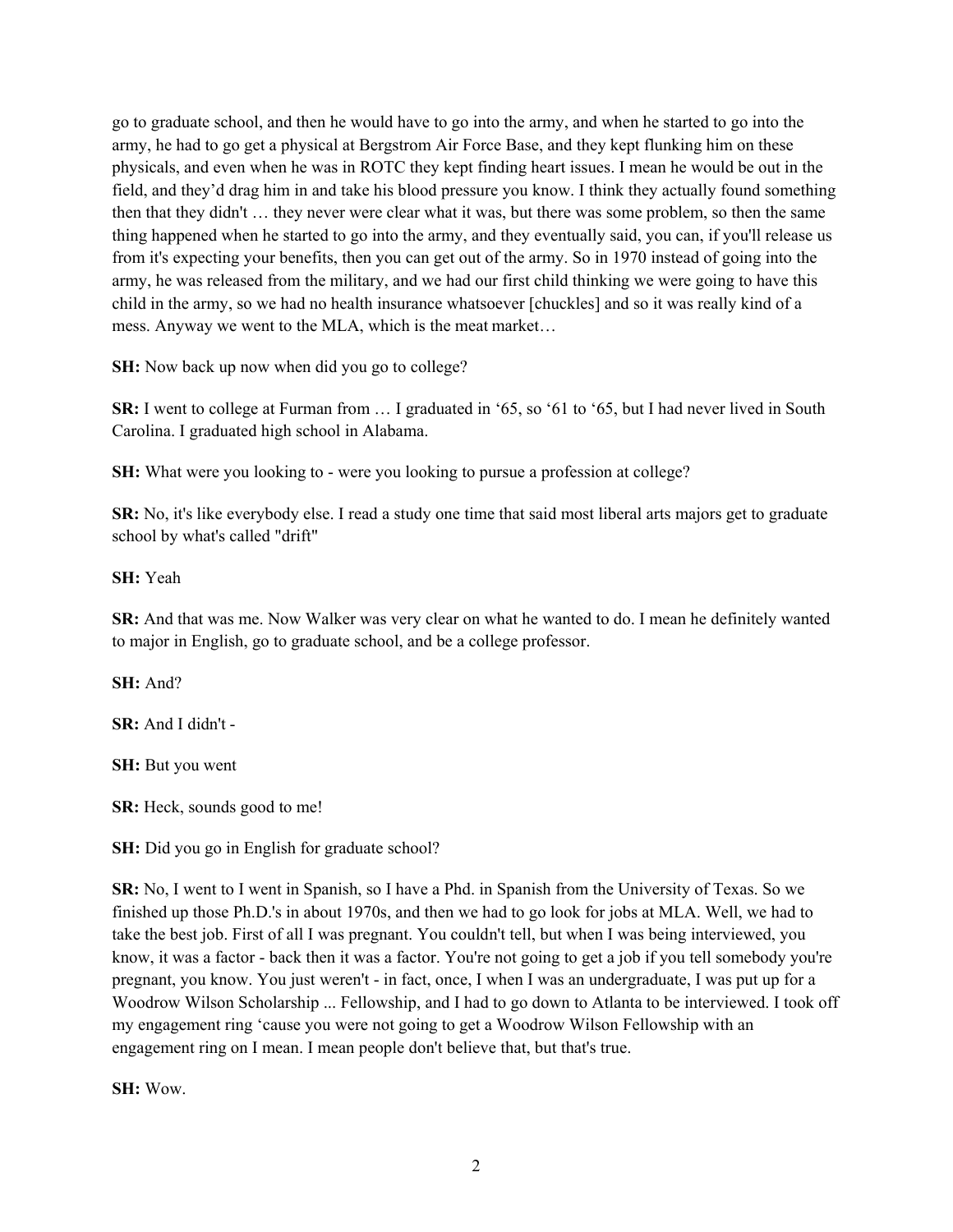**SR:** And um, so, he got the best job. I mean I sorta half-heartedly looked for em, but I knew I was going to have to go wherever he went. And the best job was SIU Edwardsville, and of his colleagues, he had the best starting salary, of anybody - we were all looking together. \$12,000 a year, that's \$1,000 a month so we moved to Edwardsville, and so I've lived here ever since.

**SH:** And that was in?

**SR:** 1970.

**SH:** 1970.

**SR:** It was the last wave of hiring for SIUE, you know. They were staffing up, and I mean they were really staffing up in the 2 or 3 years prior, but by 1970, they pretty well filled you know, their spots, and so we were in the last little bunch of people being hired, and the locals weren't very happy about it either. [laughs]

**SH:** [laughs] We'll get to that in a minute, but what did you do then, did you teach?

**SR:** Well, I had the baby, so I stayed at home, and there was a professor in the Spanish department named, I think her last name was, Oseik. And I never met her, but she was in Spain and she got in a car accident, so they asked me to come and teach for one, and I think they were on trimesters then, they were on some kind of odd semester system, and so I taught for one trimester or whatever it was they were on, and I absolutely hated it -- just hated it, and I remember telling Walker, I said, I can not do this for the next 30 years. This is awful. First of all, stuck in the middle of the country; and there were very few Hispanic speakers around here then; there was no way to practice; there was little chance of travel, and I mean I had been used to the really heady atmosphere of the University of Texas, which was one of the premier places to study Spanish Literature and Language, … has a phenomenal Latin American collection, library, you know. It had everything. I mean, Octavio Paz came through there, and all the big names - in literature, in poetry and politics - all flowed through the University of Texas, and when I got here I was like oh, my God, I'm going to be teaching - first-year Spanish the rest of my life, and so Walker said, why don't' you go to law school? I never even thought of it, and I said, well, okay. [laughs] So he sold his little hobby car. He had this little MGB that never really ran very well, but he always said he sold it so I could go to law school. [laughs]

# **SH:** [laughs]

**SR:** I used to have to go and gather up the baby and pick him up on the road into SIU because it would have stalled out there you know. [laughs] but um, but then I went to Saint Louis University. I went over to try and negotiate with them to let me go part time because I had a baby, and they wouldn't do it. They said no you can go full time or else, and at that time, Saint Louis U had done away with its night school, so there was no night option because frankly, the crime around there was so bad it just wasn't safe, and that was in 1973, I think, 1973, and so, I finally I got admitted there, and I did go full time from 73-76, and they were so proud of themselves because they had 15% women, oh, they were just so excited. It was just a landmark you know.

**SH:** What was it like being a woman, pursuing a graduate degree, was that unusual at the time?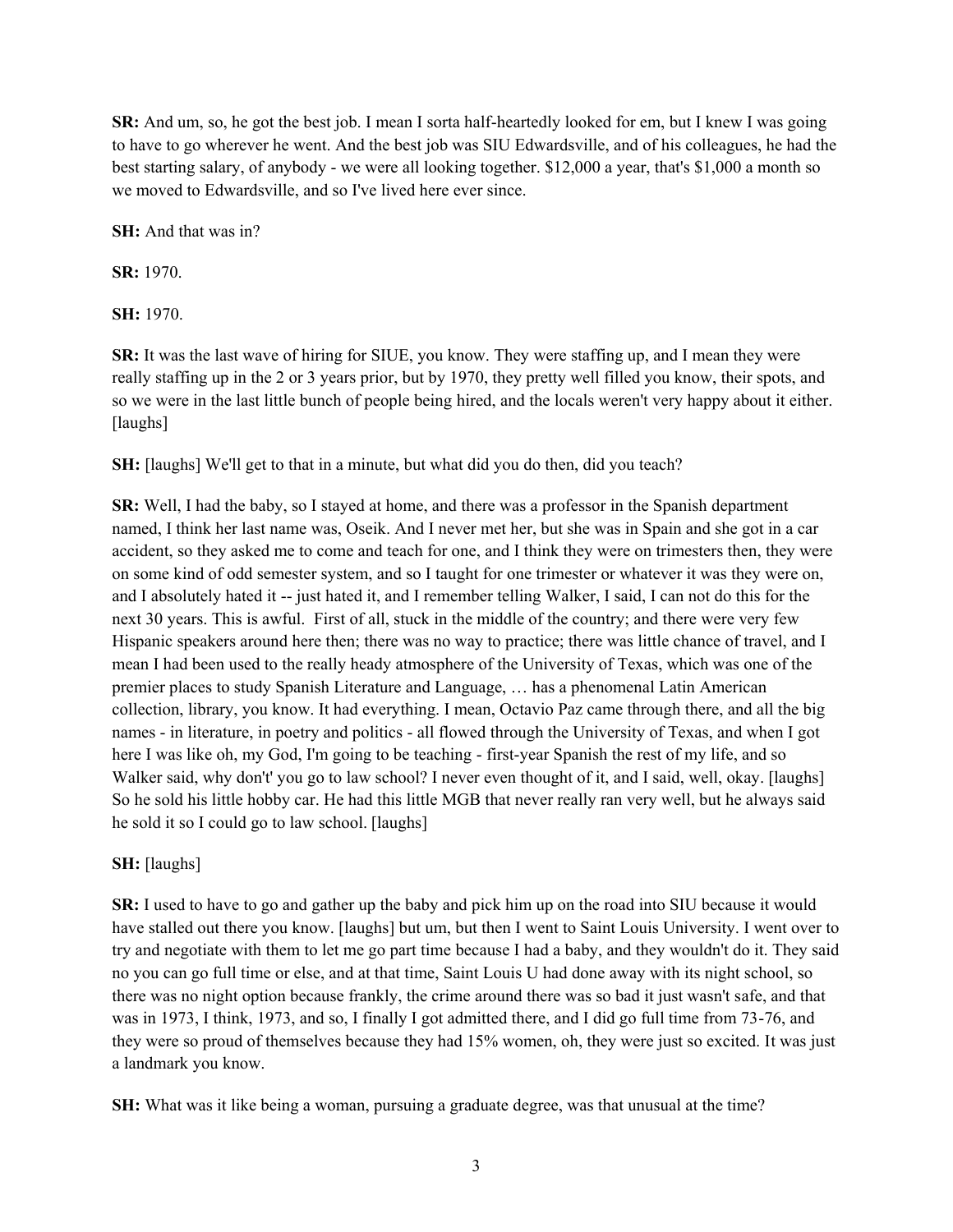**SR:** There was ... no, that was not - as long as you were in the liberal arts, that was not unusual. I mean there were plenty of women in grad school, um, but when you got to the professions. That was a different story. There were very few women in med schools and law schools, and um, so law school was a whole different kettle of worms, and I was lucky because I was older. I was 7 years old than the other young women. I mean if they went directly from college to law school they would have been what? 23 or so, but I was already - I had already put in 4 years at Texas, 5 years maybe, 4 years, 5 I guess. I was a little bit older than most of em', so I was able to handle the pressure, and, you know, the you-don't-belong-here kinda stuff. There was a little bit of that. In fact in 19… - my sister went to the University of Florida. I went down to visit her, and at that time, if a woman - this would been about 1960, eh 1963 - if a woman went into the law school library, everybody would start hissing. These men would all start hissing.

## **SH:** Really?

**SR:** They were not welcome in the library there. Now that wasn't the case at Saint Louie U, but - and that was, you know, 10 years earlier? You know from when I started.

### **SH:** Did you run into any particular prejudices?

**SR:** Mainly from my colleagues, you know, more from my colleagues than from my professors. They were all pretty good, but I remember sitting in these big classes, and we had one teacher, Vince Emil, who just legendary. I mean he was a wonderful man, but he used a purely socratic - what he called the Socratic Method - the same one you see in the "Paper Chase." I mean where you get called on and humiliated, and I sat between two guys, and for the entire semester these idiots would talk across me as if I weren't there they would talk about whatever the case we were working on or whatever, and they would literally talk right across me as if I were not even there. And the way Emil operated was he would - you knew when your time was coming within a few minutes because he was going alphabetically down the rows, and we were seated alphabetically, so you knew within a couple of days when your number was up, [laughs] you know. So, the day our number was up, we had read this case, all of us in the whole room had read the case and we're getting ready to start class, and these two jokers are talking across me about me the case, and what they thought the issue was, and you know, cause they know they're going to get quizzed, and never asked me what I thought of anything, so Emil calls on the guy to my left. Ah, Mr. So and So what's the issue in the case? And he goes blah blah blah blah blah and he says - Robbins, do you agree? And I said "no," and he moves over to the next guy who, of course, who is agreeing with his colleague and just humiliates the hell out of these two guys and all I ever said in that class was "no."

## **SH:** [laughs]

**SR:** I mean he saw that going on. He watched that dynamic going on and just decided to put these two clowns in their places. After that they're just all over me wanting to know what did you think of the case? I said well, the issue was this and this and this, and ohhh ohh after that, they all talked to me, but I mean that's how, you know, that was the mindset - that I was there, I dunno, as a visitor? [laughs] So I was really pleased because when we - that class graduated - a woman was number one in the class. She aced out this guy who'd been leading for the whole two years and graduated number one. Cathy Reilly and she ended up going to work for Brian Cave, McPheeters - big firm.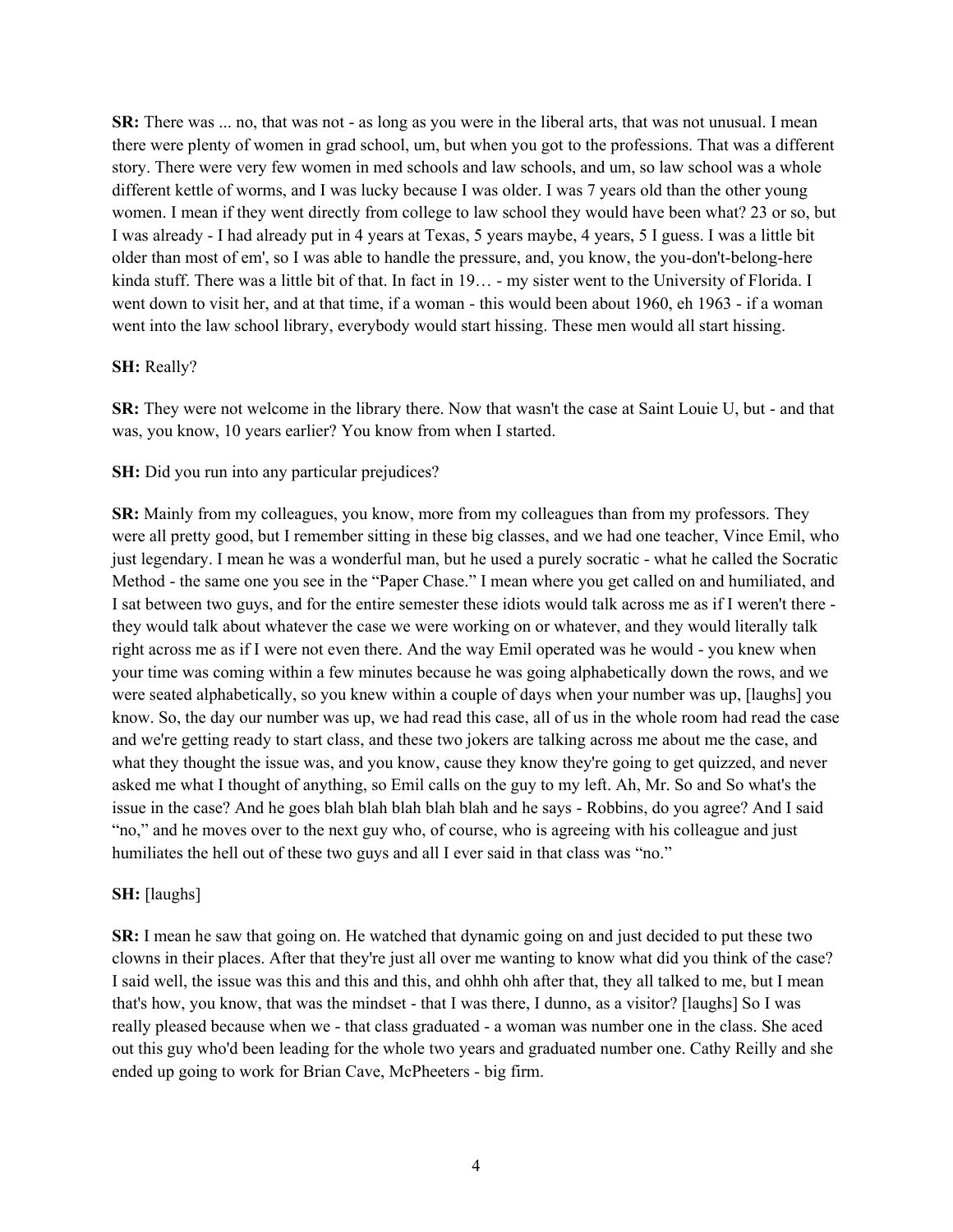#### **SH:** What kind of law were you attracted to?

**SR:** Well, at the time, they had a really good EEOC clinic, employment discrimination, and I really enjoyed it because I got to go and work for attorneys working on EOC cases. They sent us out to McDonald Douglas to dig through their files, you know. There was all kinds of employment discrimination stuff, and I liked labor law, but there really wasn't you know, the chances of doing that sort of thing. You'd have to work for the government. There just weren't that many job opportunities. Because I was going to have to live here, I mean I wasn't going to be able to go somewhere else, and I also determined, after three years of driving across the Poplar Street Bridge, I'd never drive into Missouri for work. Driving back and forth, awww, - cause in my second year I had another child, and that one didn't sleep at night, and I would literally wake up in the parking lot at Saint Louie U not remembering driving over there. I mean it was that bad. I was so sleep deprived [laughs] so, when I got done… [clears throat] One year, between our first and second year… - we had a dean who had worked for Judge Moran - had clerked for Judge Moran on the 5th Appellate Court. He was from the East Side, and he would sort of look after the East Siders. Because here we were, you know, tracking back and forth whereas a lot of these kids were fairly well off, they lived in dorms, and they studied 24 hours a day. The rest of us had lives. We had other things going on at home, and/or jobs, or something, and so, he had came up with a little scholarship program where, if we would go and find the jobs, he would fund - how was it - he would fund somehow. The public defender's office could get three law students for the price of one to work over the summer. So Saint Louie U would pony up the rest of the money, and I remember he told me this. He said why don't you contact the public defender in Madison County, see what can be done, and at the time, the public defender was part-time, so Paul Reilly, was the public defender, but he was also in private practice. So, to reach him, I called his private practice. Well, he practiced with Dick Mudge; and, Dick actually answered the phone that day. I said I need to speak to Mr. Reilly about a job. "We don't need any secretaries," he says. [laughs] This is Dick Mudge, the liberal - the liberal light of Madison County. I said I'm not talking about being a secretary - so he kinda huffed and snorted and said I'll tell him you called. I couldn't get ahold of the guy. I couldn't get him. Finally I called again and said tell Mr. Reilly I have an offer he can't refuse - just thinking that would be enough. He was notorious for not returning calls. He finally called me back. I said Mr. Reilly I can get you three law students for the summer for the price of one. He said you can? I said yeah, Saint Louie, U will fund it - so, he finally bit you know. So, I and Steve Tillery, who later became the very famous P.I. lawyer, and another guy named Clark from up around Peoria, - we all went to work in the public defender's office. Meanwhile Paul had hired Judge Moran's daughter, who was also a law student but out in Kansas, so there were four of us. We were almost stumbling over each other. It was almost like not enough work to do, but it was a great experience. Kathleen Moran and I were the first women to ever go into the old Madison County Jail to interview prisoners because they were our clients, and the jailers thought this was hilarious. They locked us up in the bullpen with about 10 defendants there. All African-American, you know. And it was us, and we were crammed into this little space with these guys, in the middle of what is really was … looked like medieval … I mean it was, you know, iron bars. I dunno if you ever went in the old Madison County Jail, but it was it was primitive. You know? And they left us. They walked off and left us, and so, then these guys start making snide comments, and remarks and what have you, and because they now know that we've been left there with them, and I finally just stood up and I said. If any of you clowns want recog you'll sit down and shut up and answer our questions.

[SH laughs]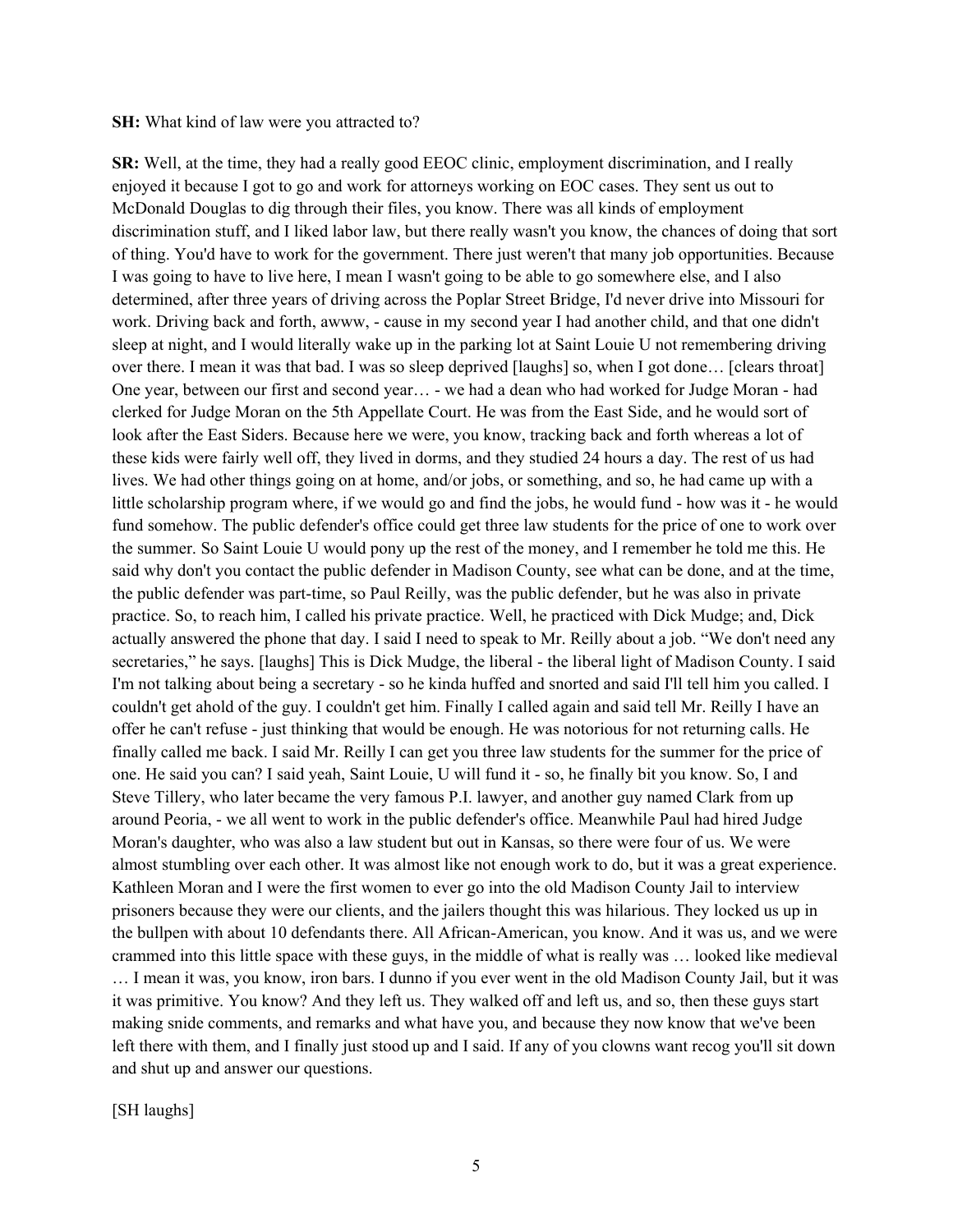**SR:** Oh you a lawyer? Yes. Oh, we thought you were social workers [both laugh]. So they sat down and behaved, and it was yes ma'am, no ma'am you know, no problem. I mean, they were kinda just having us on, just having a good time with us, and finally the jailers came back and let us out, and we pretended like it was just a normal occurrence, and we were starting to cross the street, and Kathy says, "damn I was scared. If you hadn't of thought of that, I don't know what we would have done!" [laughs] I said, well, I said, it occurred to me they didn't' realize why we were there, you know, so anyway we had a good time that summer. They let us do stuff we should have never been allowed to do because we weren't licensed in any way shape or form. They let us conduct preliminary hearings, well I mean there was a lawyer sitting right next to us, there was no way we could screw it up, but they let us actually examine witnesses, and it was just really a lot of fun, I really got a lot out of it, you know.

## **SH:** So that's how you got interested?

**SR:** Yeah criminal law was just a lot of fun, so when I finished law school, I don't know what I did about - I'm not sure how active I was about applying for work, ahm, because I had these babies you know. At that time, you couldn't get like really good childcare, so I had one that was starting kindergarten, and then this littler one that was like, what was she, like a year old, a year and half old, and, um, so I applied to the State's Attorney's Office, and wound up getting a job. Well, you had to pass the bar too, so you spend the whole summer… I spent the whole summer in a closet studying for the bar exam, because I discovered if I went upstairs and got went into the sort of little walk-in closet in this tiny house we lived in - the kids would forget you were home. They'd leave you alone, cause they would lose track of the fact you were still in the house, so I sat in this closet and studied, and then we had to go to bar review courses at night, and Kathleen Moran and I would go back and forth to Saint Louis for these bar review courses - cram, they would cram - they were courses, they would just cram all this, and they sort of have insights onto what will be on the exam. I don't know how right they are, but you know, and then you have to go to Chicago to take it. It takes two days. It's just a nightmare. You're organized alphabetically, so Kathleen with an M was in another entire building from me. I was up at Northwestern at the Dental School or someplace for two days taking this exam. It was awful. And um, we I finished - finally the second day of it - I finished, and we had a train to catch at about 5:30 out of Chicago, so I finished and I got a cab and went down to the building she was in, and I look in the room, and it's empty except she's still writing, she's still in there with about three people still screwing around with this bar exam, and I just shook my head because I knew we're going to miss the train, and we did. She comes out of there and now we've missed it. She says, what are we going to do? I said well, I have some Aunts that live in Joliet, so we call my Aunts. They drove to Chicago and picked us up and took us to Joliet and entertained us, and, you know, put us on a train the next day, and so it was it was just really something.

## **SH:** This was then then at the latter half of the 70s?

**SR:** This would have been in 1976. Um, and then you don't get the bar results. You take it in the summer, but you don't get them until October. So you wind up getting a job, sorta provisionally, if you get a job. If you don't pass it, the job's gone. So, I… Nick Byron was state's attorney at the time, and he had offered me a job. I mean he didn't offer. I applied, and he accepted it, and, I thought well isn't that farsighted of him. He's hiring the first woman Assistant State's Attorney. In Madison County. I discovered later the reason he hired me was because my maiden name is Malinoff, and he thought I was related to Kostoff and all the Madison County democratic powerbrokers, who are all Macedonian. [laughs] You know because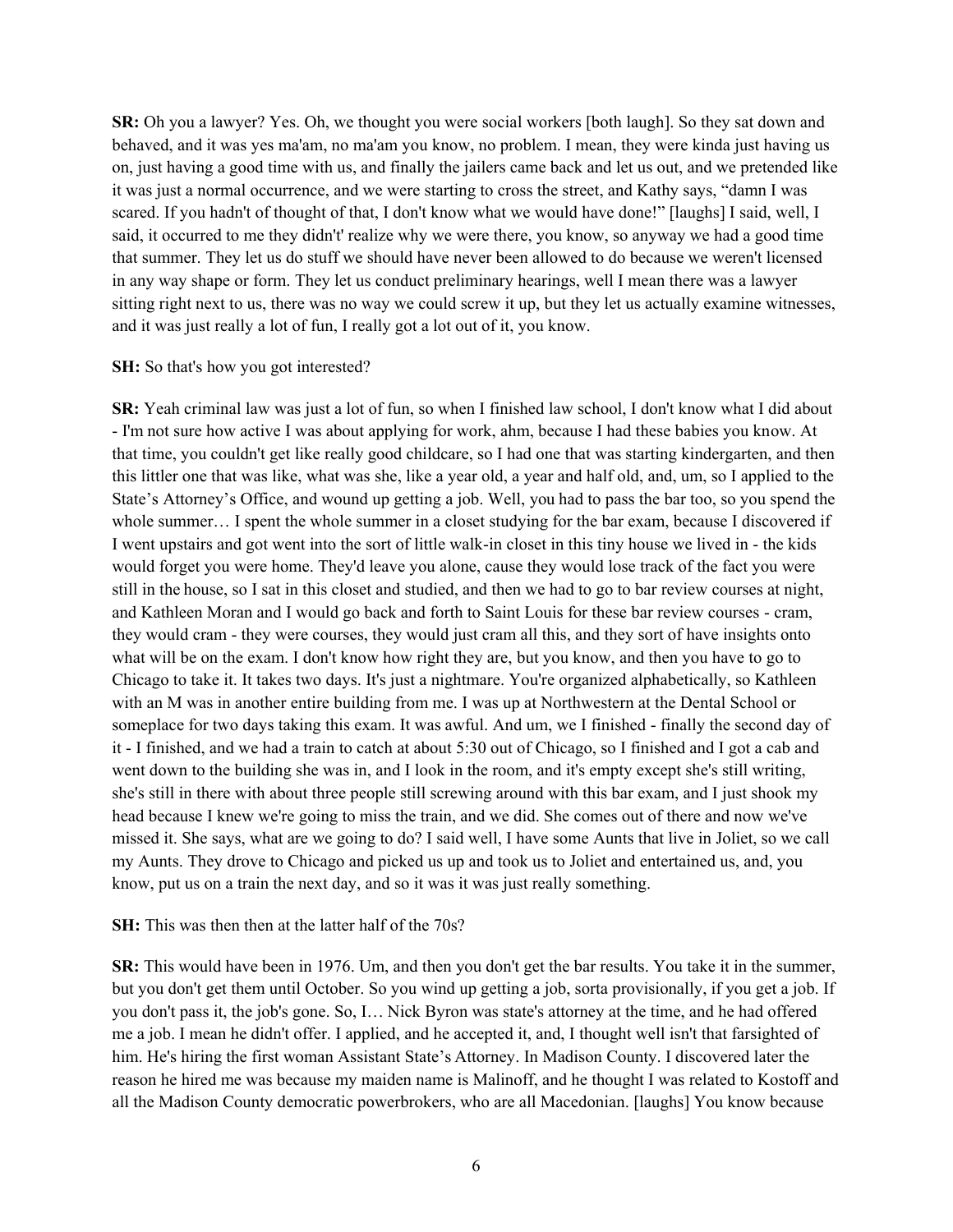of the bar, you have your whole name spelled out on all this paperwork, so I was not the first woman Assistant State's Attorney. I was the first purported Macedonian Assistant State's Attorney [laughs]. My dad was Bulgarian. He was from Joliet, didn't have anything to do with these folks down here. [laughs]

**SH:** So, little digression, the Madison County Democratic machine politics you were coming in at

**SR:** The height of it, yeah.

**SH:** The heights of it?

**SR:** Well, it was at its… it was gonna decline shortly after but they still lugged everybody. The lug was a big issue - the lug?

**SH:** What was that...

**SR:** If you ran for public office, for a county - maybe any office, you paid the party 10% of your annual salary. You were lugged.

**SH:** And what did the party do with that money?

**SR:** Oh, god knows what they did with it.

**SH:** [laughs]

**SR:** They said it was, you know, to support other Democrats, blah blah blah. Evelyn Bowles was first one to refuse to pay the lug, the very first one. This was in 1974. I was still in law school when this happened. But it was an amazing story because she'd been in the County Clerk's office for 20 years as Chief Deputy, and when Ms. Hotz retired, she says I want Evelyn to run, and assuming the party would go along with it. I mean why wouldn't you? Here's an experienced person – of course, she was a woman, you know, and the only other woman officeholder was Dallas Burke, who was a coroner. But anyway, so Evelyn announced that she was going to run. Well the party got together, and they had the screening committee, and you would have to appear before the party, and they would anoint you to be the candidate in the primary. You wouldn't have any primary opposition, and you'd get lugged too - you know - and Evelyn told me one time that Ms. Hotz actually sold her car to pay the lug, I mean you know back in the day, and she said after she saw that happen she vowed she would never pay that. And because I mean these jobs they pay let's say they paid \$20,000 you're talking \$2,000 to the party. So, anyway...

**SH:** So this committee would kinda screen

**SR:** Yeah they'd pick the candidates. It's a bunch of beefy guys in Granite City, you know?

**SH:** Who was it all?

**SR:** It was all men

**SH:** All men? But was it all kinda very ethnic in terms of - you said Macedonians, and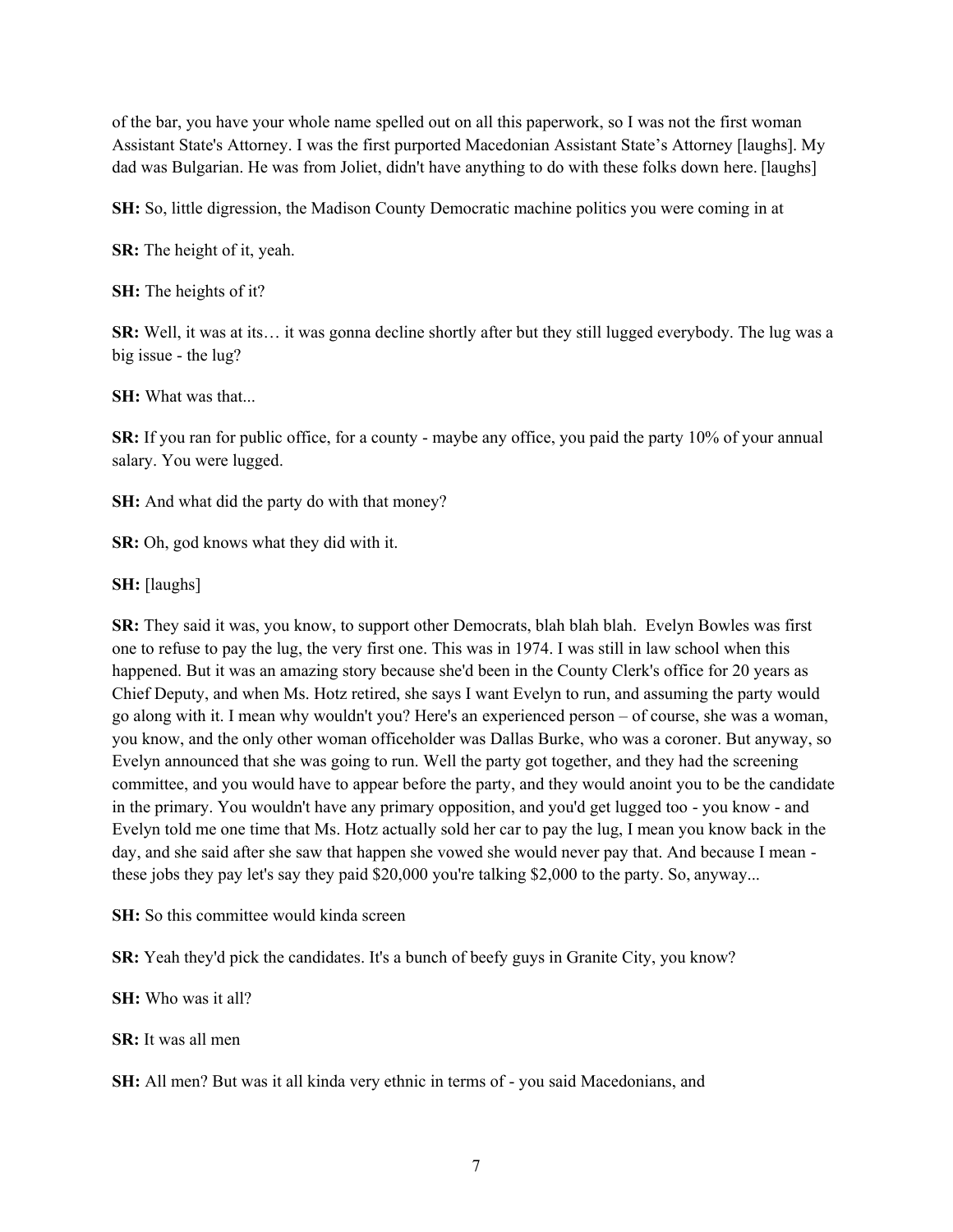**SR:** Could be, well Madison was pretty well populated with Hunkies, Eastern European principally - I don't know why they're called Macedonians. They're really Bulgarians I mean, but it sounds better I guess, and there was a Bulgarian Orthodox Church. There was one. I don't know if it's still functioning, and um, so, she announced she was going to run. Well the party got together and picked a tavern owner in Granite City, Von Dee Cruse, and they put him up, and he was going to be the candidate. So now we got a primary battle between Evenlyn and the party, basically. She knocked the piss out of em. She won by so much - they were buried, just buried. For 20 years she worked in the county clerk's office. She knew every precinct committeeman. She had – there are 122 precincts in this county - each of them has at least 4 or 5 election judges. Who do you think gave the trainings for all these election judges - Democrat and Republican? Which means a bunch of Republicans crossed over and voted in the Democratic Primary to make sure she got elected. I mean it was an uproar. It was a rout. And she didn't… you know, and then, of course, I don't even think she had any Republican - she didn't have any Republican opposition. They wanted her, you know. They wanted fair elections. They wanted her, so the next time she ran in 1978, the papers were calling her saying are you going to the screening? Are you going to the screening committee? Are you going to pay the lug? And the night of the screening committee they called her house and said aren't you going to the screening committee? She says, I'm doing my laundry. [laughs] And no, I'm not going. So, now, Kostoff, the chairman, they don't know what to do. They don't know what to do, so instead of endorsing her, which is what they did, they would endorse, the candidate. They recommended her. They endorsed this whole slate of candidates and recommended Evelyn. They didn't endorse her because she didn't pay the lug. And so, I was in the courthouse when this happened, Bosworth from the at the time he worked for The Globe, or maybe he worked for the Metro East Journal, he's in - he's from Madison originally, and he interviews Chris Kostoff, and he says, well Mr. Kostoff I've heard of recommending or not reco- I mean endorsed or not endorsed but I've never heard of recommended. What does that mean? And Chris had this very strong accent. Chris says - [in accent] that means she gonna win anyway. [laughs] I mean he was - just - the archetypal political boss. His wife had been an entertainer in her earlier life.

#### **SH:** Is that a euphemism?

**SR:** Yes. Probably. And at the end of the day, they owned - they had a tavern down there and workers would come out of the Granite City Steel and they had to put money at the end of the bar. They just shook down everybody for everything. She, Mrs. Kostoff, was always selling tickets. In fact, the Kennedys came through - I don't remember which Kennedy, was it, John? Or was it the Schreibers? But there was a big parade for them down in Granite City. And they're all sitting up there. Of course she's sitting up there cause, her husband's the boss, and she's the chief precinct committeewoman or something and they said you could see her reaching into her pocket and to try to sell the Kennedy's some tickets [laughs] you know... but most of that was kinda before I was involved - I mean I was in law school during the time period that Evelyn was running. I didn't actually even know her very - I knew what was going on, because it was the talk of the town, you know that she was not endorsed and the outrage everybody felt about how the party was treating her, and so anyway, ah, I got outta law school, and Nick… Walker and the kids and I decided we would never have enough time to do this, so we were going to make a big trip a big - it was the bicentennial year 1976, and we were gonna travel to Canada, up through Canada, and then back down through Maine and home, and we borrowed this Beauville - Chevy Beauville box van, from my dad. The thing was huge. It got about 10 miles to the gallon I guess, maybe; loaded the kids in there. One of them was 1 and the other one was 5, and car seats? Who ever heard of car seats? We had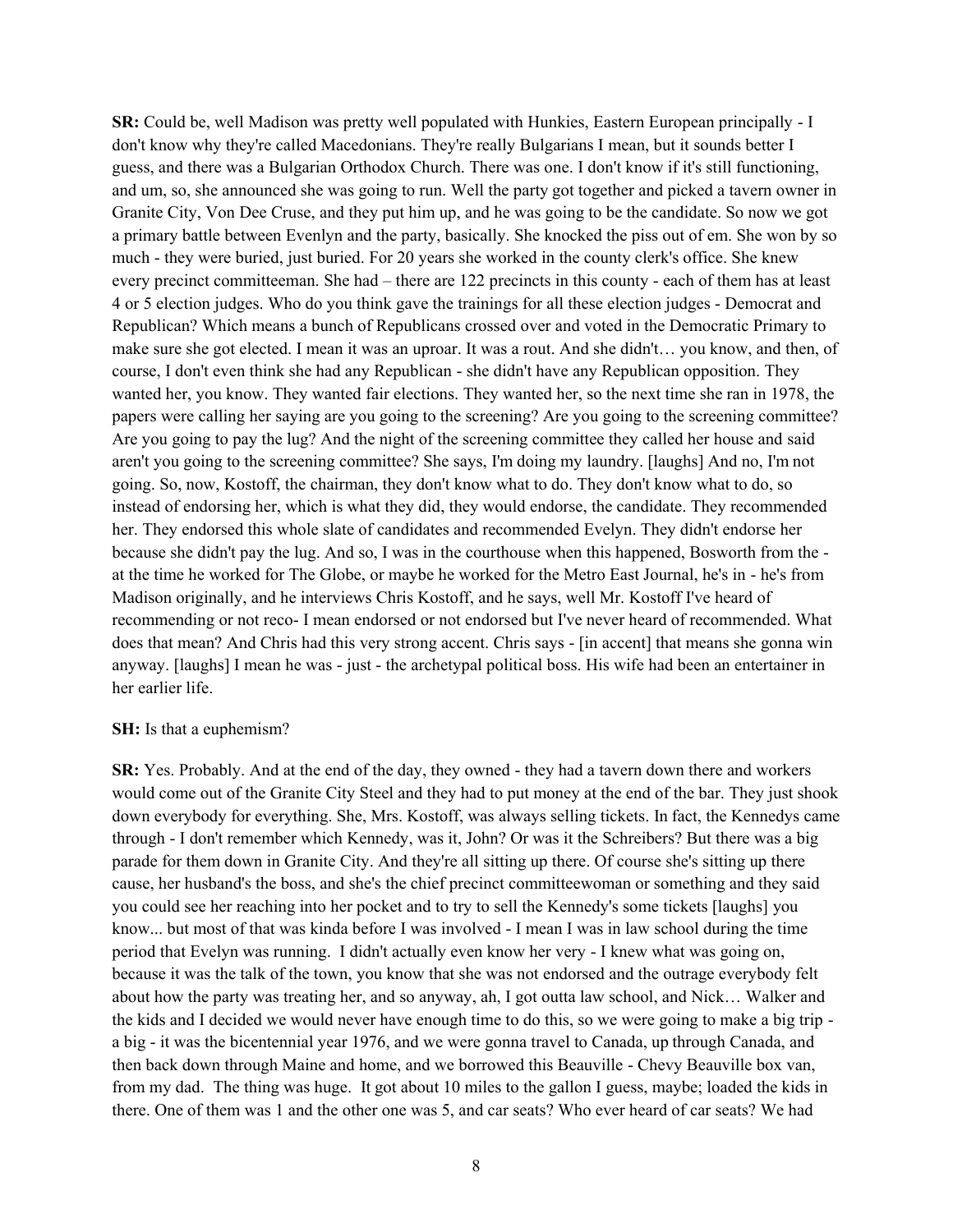this thing that we hung on the backseat only to get Jeff up high enough to see out the window, and the baby rocked around in a playpen in the back of it - so we went all the way up to Ontario, camped out there, and then we went across to Quebec, and the Laurentian Mountains, and the temperature turned cold, and we also had black flies which were supposed to be gone by that - it was September, early September, and those black flies bit my baby - and have you ever been bitten by a black fly? They make a little almost like a little cut, and you you have a little blood mark on the cut, and I said that's it - this camping thing is over so we threw all this wet soggy crap in the van and drove to Quebec to the first motel we came to. We pulled up underneath, and Walker says we can't afford this - this guy in livery, this kid in livery comes out to greet us. I said I don't care. We're staying here. I said do you have a room? He says yeah we have a room. And I said we've been driven out of the mountains by the black flies. He goes – "ahh.. the vampires of the North" [laughs] and this, and also the people in rural Quebec were very hostile. This was right when they were doing their French only, we're French stuff, and they were nasty to us. I mean if I tried to speak French, they didn't understand. If I tried to speak English, they would go just French, you know. It was just impossible, and he said - Walker says well if you think the people in the country are bad, how do you think these people are going to be? They thrive on tourism. They were as nice as they could be. You know? So, then we came back through Maine. Meanwhile, Nick has accelerated the time I was supposed to come to work. I think they lost somebody, so instead of having a week when I got home, he says I need you to come to work right away, so, I went to the office, and he had an office manager named Dewey Van Dyke. Dewey was an old Marine, smoked a cigar and back then people smoked in the offices, you know, and, he says, oh! And Nick goes - find a desk for her! So Dewey goes okay - and he just puts me in the steno pool with the secretaries, and I said no, that's not gonna do. I need my own office. And he said all right, all right, maybe you'll find something back here. Meanwhile at that time the State's Attorney's Office was in the top of the Edwardsville National Bank which has disappeared, but it's where the administration building and Purcell Street ran between the courthouse and the bank, so the State's Attorney's Office had one floor um, Boroughs, Simpson, a big law firm, was on the top floor, and the sheriff's department was on the bottom floor, you know, down all the way to the basement and then there was this rickety elevator. They had an elevator operator, Clem, and this sliding, you know, accordion-type door and this crank you know that would run the elevator up, so it was [laughs] it was really old fashioned. And um, so Dewey finally gets me an office, lets me have a desk, you know, and an office, and, you know, they start trying to think of stuff for me to do. Then I got sick. I was sick from that trip. I really wanted to have a week to recover from it, and so I was out for a couple of days, and finally had to go see a doctor in Saint Louis, and when I came back, I go into my office and I got no desk. Dewey had moved my desk to the basement. I mean, to like the basement like underneath the building. [laughs] Dewey I'm going to need a desk - oh ah ah well ah - I mean he did it on purpose. I know he did. And so, every morning these guys - there were like 4 attorney's, 4 guy attorneys and Dewey would be in the backroom, and there was a dart board back there, and they'd go back there, and they'd bullshit about baseball and all this kind of stuff. I was never invited, didn't, you know, join this morning coffee clutch thing that they did every morning, so one day I thought I've had enough of this. I walked back there, and they were talking baseball as usual, and I looked at Dewey, and I said Dewey what do you do with an elephant with three balls? And he went uhh uhh he was thinking this was gonna be some kind of dirty joke I guess. He goes uhh uhh uhh. I said well, you walk him, and pitch to the giraffe. And he didn't really get it, and those other guys just started laughing and they were just rolling on the floor, you know? And after that I just went back there, I didn't care about talking about baseball, but I was not going to be left out, you know?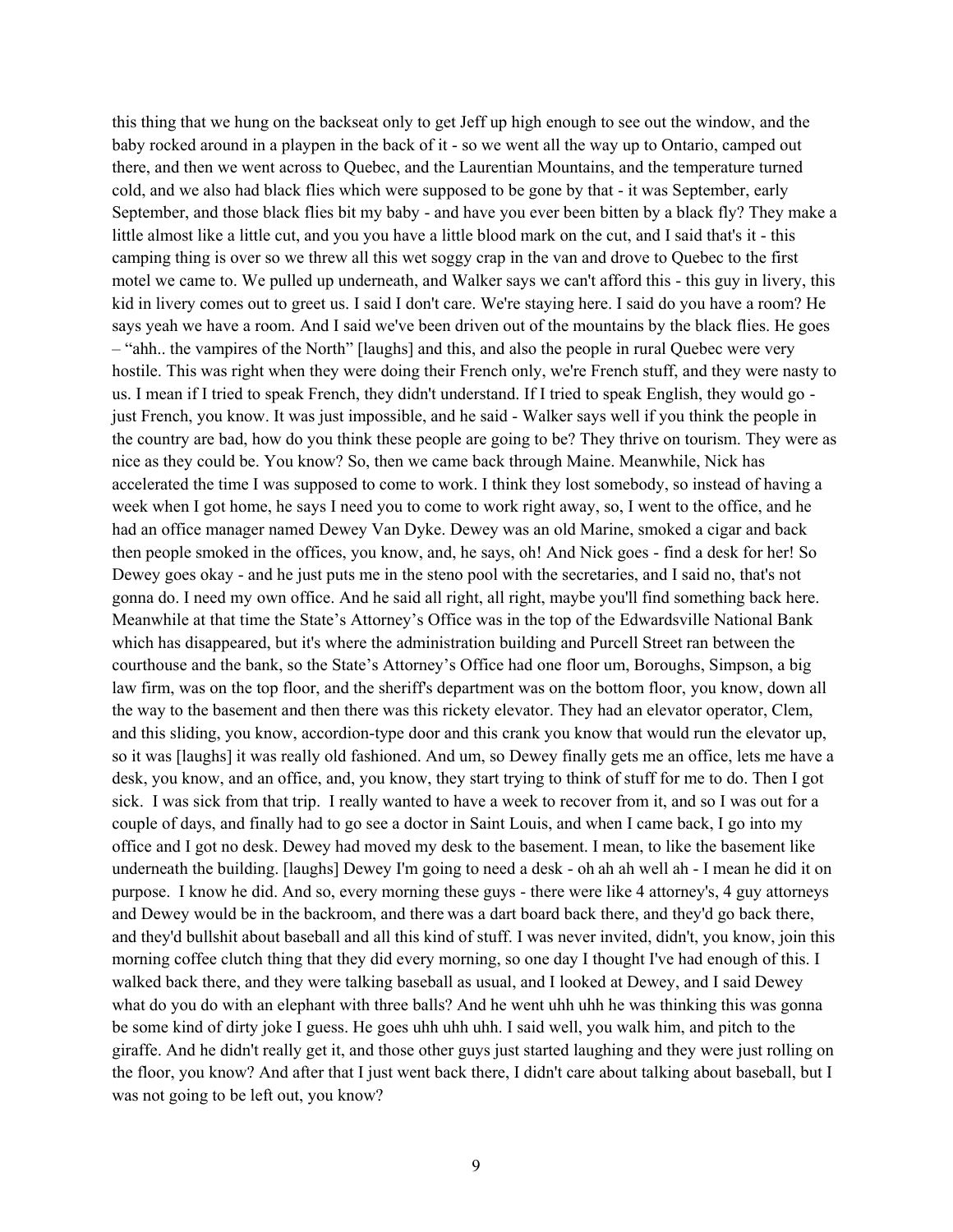#### **SH:** Did they, when they - how did they assign cases?

**SR:** Well, they would start you in juvenile or misdemeanor. Everybody started there. So, they gave me misdemeanor cases to do, and I literally flunked misdemeanors because I wanted to try cases. I wanted to go to court. I wanted to have juries. I wanted to learn how to try stuff. So I tried everybody - anybody and everybody - including lawyers, which did not go over well. I had one lawyer who ran a stop sign. It's a stop sign that's at the bottom of, if you're going on 270, the drop off down there to get to Granite City. It used to be when you came down the hill, there's a stop sign there. I think that they've made that a little better than it used to be. Well, Leon Scroggins ran that thing, and the police stopped him and gave him a ticket. Well, of course, he just figured he'd walk in and we'd dismiss the ticket, and he says well then I need a trial. Well, it was a bench trial. We didn't actually have a jury for this. So, so I had an officer testify, put on all the evidence. It was pretty clear Leon had run the stop sign. The judge, however, found that, as a matter of law, the stop sign was in the wrong place. [laughs] So Leon got off. [laughs] We had, and then I got myself into a political thing accidentally. I was trying some hit and run case. A kid had hit a car. I mean it was property damage, and he'd left, and there was some political thing going on in Granite City, and these lawyers were all attacking each other, and I was in the middle of it. I didn't even know what was going on, and we wound up convicting - I wound up convicting the kid for the hit and run thing, and, um, then we discovered he was a juvenile. We didn't' know he was only 16. You can't try a juvenile, and this was in front of a jury! It was a massive error at the time. So, like I flunked misdemeanors. And so, there was a rape case on Chouteau Island. Two girls were at a gas station in Ferguson, Florissant on the other side of the river, and these guys haul up, and it was a couple of carloads of em, and they say hey, you girls want to go to a party? And these two girls are kinda...um, conservatively raised I would say. I mean their - I think they went to Catholic school - and they said oh, it's not very far, just follow us and then you can go home when you want to. So they said, oh, okay. So they follow them across the river, and now these guys start turning here and there and pretty soon these girls are pretty much lost. I mean they're now stuck with having to follow these guys because they don't know where they are. They wind up on Chouteau Island. They wind up in that area, you know, between, you know, where the Chain of Rocks Bridge is out in there, and then it's gangbusters. It's a gang rape. And they pull them out of the car, they rape em, they take the you know, they drove their cars doing donuts around them on the ground in the mud, you know, making… coming as close as they can with the car to them, while they're on the ground, and I mean just terrorized them. Then these guys just all jump in their cars and leave, and these girls are left to kinda pull themselves together and get home, and they manage to get back across the river, and I can't remember - I think they were so freaked out they were speeding and they got stopped for speeding, and they told the police officer what had happened. He didn't really believe them. He felt they were trying to get out of a speeding ticket, and eventually the word came back that there had possibly been a rape, but I mean these are all guys, you know. These are all cops listening to this story, and so, our side of the river went out to investigate and sure enough, they found these grooves in the ground like the girls had said it happened, and one of these jokers had dropped his driver's license out there. Otherwise we'd of had no clue. These girls didn't know these guys. They'd never seen them. They could barely give a description of them. It was dark, you know, and so we managed to get the first one I think, and I believe he may gave us the name of a couple of em, but he didn't know all of em, so the first felony case was assessed by the person that handled it at preliminary hearing, which would have been - which was Don Weber. Don Weber says no evidence, no medical, no something else. He had a whole list of all the things missing from the case. He said give it to Steph. She thinks it's worthwhile or you know, she thinks it's something.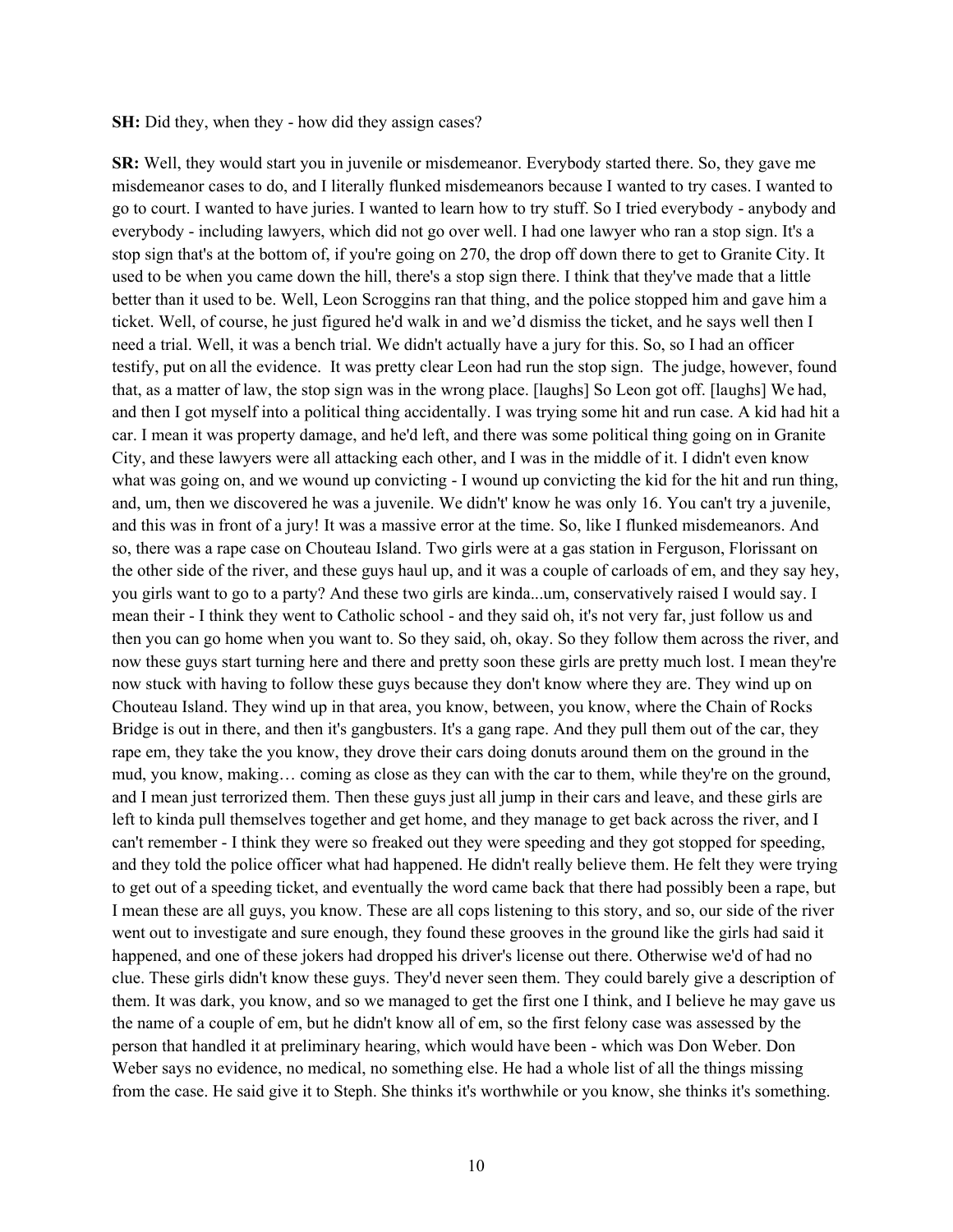Case can't be won. Give it to Steph. She thinks it's important or something like that. So they gave me this case, and I wound up with two very experienced trial lawyers on the other side and me. And I had never tried a felony. I had never tried a felony jury in my life. I'd never picked a jury really, you know, and, Judge Clark was the judge. He was the only Republican judge at the time, and he was the most...how can I put it...dignified fellow. I mean he was ex- military. Jurors loved him. They just loved him. He looked every image of the judge, you know. He really did. And um, he started trying to pick the jurors, and at one point he'd called me up to the bench and he said - don't you think you need some help? [laughs] [whispers] No, I don't need any help. Of course, I needed help you know. Anyway, I was in that trial for 10 days, and people were starting to drop in to watch it. I was in it for 10 days, and it resulted in a hung jury, meaning no verdict at 3 am in the morning, the jury hung. I mean, I just felt like I've been through a meat grinder, and it was cold. It was in February, and we came out in the street, and these two girls are with me, and they said well what does this mean, what does this mean that the jury hung? I said it means that that the case can be tried again, and, of course, they didn't want to go through it again. I'm just not sure the county has the resources, and walking and marching along behind me was Don Weber. Yes, the county does have the resources, he says, and we're going to get these guys. By now he had become incensed, you know. What he thought was a joke, had suddenly become real, and we wound up hunting down all 10 of those guys, and we sent them all to prison. Unfortunately Judge Clark didn't give them very long sentences. He gave them like 4 years or something, which was ridiculous for what they'd done.

## **SH:** Was that your first major case?

**SR:** Yes. It was and then after that they managed to give me all the rape cases, but I started researching rape cases in Madison County, and between 1959 and 1976 they had tried 3.

**SH:** Really?

**SR:** 3 cases.

**SH:** 3 cases from 59 to 76?

**SR:** They just dealt them away all of the time, so, then I got really involved, and by then SIU had formed a rape crisis center, um. Pam Klein and a bunch of women out there raised - they got this rape and sexual abuse care center it was called, and - they didn't have that really up and running when I had the two girls, ah the first case, but they had a seminar or something out there, and they invited me to come out and speak, and they all but threw rocks at me. They all but pelted me with produce because I was explaining the prosecutorial difficulties you know, and there these feminists thought that was just bullshit - you know. Anybody should be able to walk into a courtroom and get a conviction on these. At that time you couldn't get a conviction on rape without a nun with 6 stab wounds, you know. They would drag up the girl's past, her dating history. In fact, even in this case, the one on Chouteau Island, the girls had been carrying some LP's - some albums in the car, and it was ZZ Top's Backdoor Man, something like that you know. It has all these sexual references. I didn't know it - who can hear the lyrics to those things? I can't! They said well isn't it true you were carrying, I mean they just tortured these girls with these records that they had bought you know which was popular music at the time. Isn't it true this is what you had on your mind when you went with these guys? You went voluntarily with these guys? You followed them in your car over there? I mean, you know, these were two very good defense lawyers, and they were just nasty,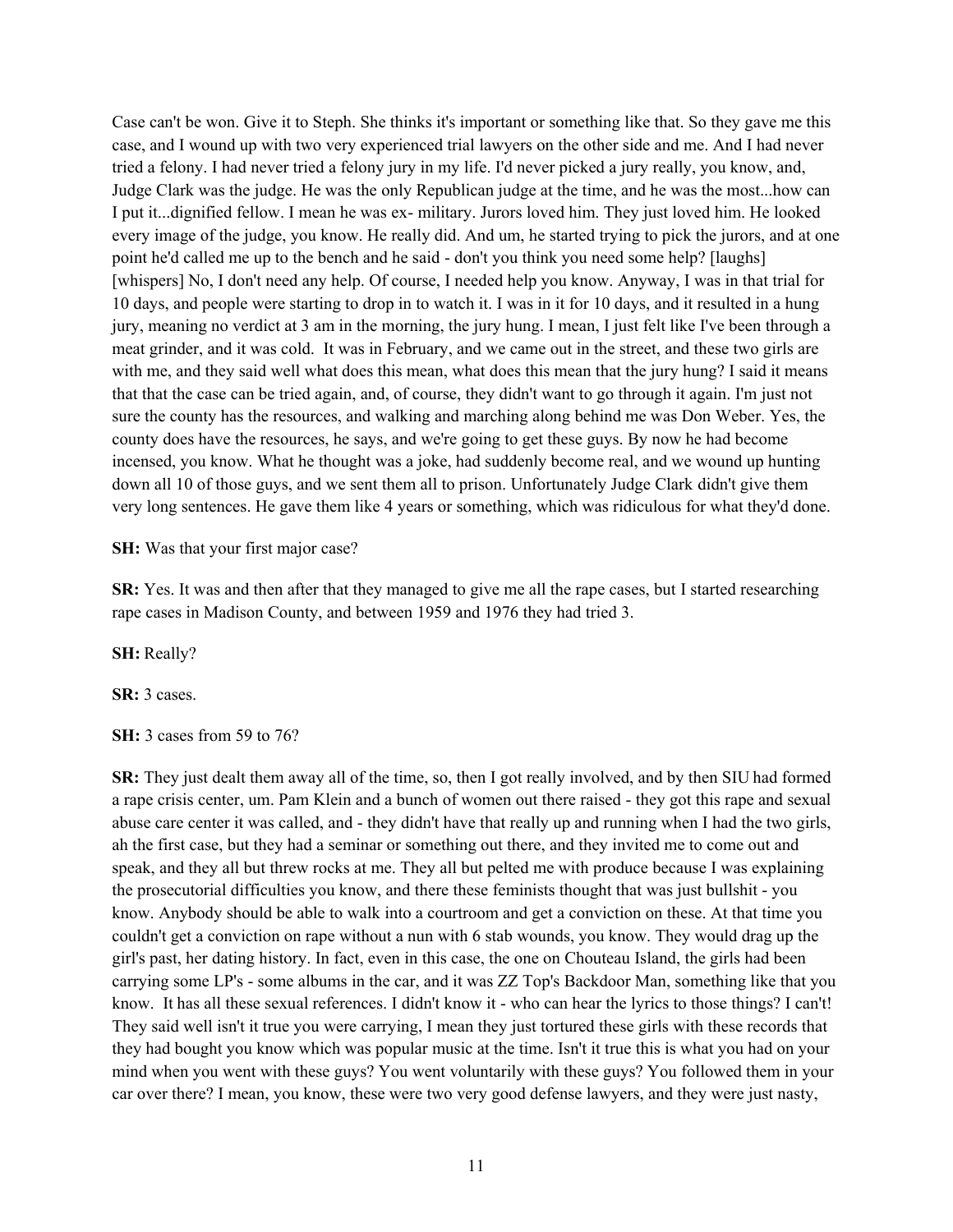and I couldn't protect them from that kinda stuff, and but once the rape crisis center was up and running, then it wasn"t easier, but it was easier from the point of view of dealing with the victims because they could deal with the victims. They could take care of them. They could prop them up emotionally. I didn't have to do that. I didn't know how to do that, you know. My job was - look this was the case, and this is what I'm doing, so I mean we turned into a juggernaut. AP-UP even picked it up. My cousin out in Arizona read an article and said that's Steph! We had a 92% conviction rate.

## **SH:** Wow.

**SR:** And I tried like, over the period of three years, I tried 15 cases 13 jury 13 of them were jury trials, 2 were bench, and of the 13, probably 6 or 7 were rape cases. I mean, when you consider they'd done 3 in what, you know, like over 20 years, it was just you know, so anyway, we just started plowing through them. And then, we got the rape - there was a rape and sexual abuse committee of the State Legislature. They came down here and held hearings, and I rounded up… they said can you get us a cop, and a victim and blah blah blah - and these hearings were held at SIU. I mean we just raised the image of this kind of stuff, and then there was a police officer up in Chicago named Vitulo, and he had invented, so to speak, a rape kit for hospitals to use so that when we got them examined we would have more than a pair of panties to work with. I even got into a fight with St. Elizabeth's, which was Catholic. They didn't want to have anything to do with it. And they wouldn't … they wouldn't take care of these girls when they came in. They thought rape was their own fault, that kinda stuff, and they wouldn't preserve evidence. I wound up talking to Sister Mary fucking Margaret who was running the place down there, and I mean I just… and then she says our position is no abortion, no abortion counseling, no nothing, but bit by bit I discovered that in the path lab there was a feminist NOW member and in the ER there were nurses that were interested, and they would call me surreptitiously to tell me that they had a rape victim there, what did they need to do, what should they do? And they would just go ahead and do it and save this stuff. Screw Sister Mary Margaret you know? And so we begin to get a whole underground network of people that would help us with these cases. One of them, one of the worst ones I had, the girl was dumped out of the car up headed up towards Staunton um. She'd been… she had hitched a ride with a trucker. They're not supposed to pick up people. She hitched a ride, 16 years old, had her cat with her. The guy had… he had tortured her. Well, he was coming from Indiana across the country going West. To throw her off the track he turned North toward Chicago and dumped her out up there. And this girl staggers into this gas station. They call… they called the police. They called the hospital. I think they even got an ambulance to take her to the Staunton hospital. They refused to treat her because she was a rape victim with no insurance. They transferred her down to Anderson Hospital, which also was gonna refuse to treat her because she had no insurance, no nothing. So I said give me the head of that hospital. I talked to him. I said do you know it is just a petty offense - there's actually a statute on the books you can't turn down not just rape vic…., you can't turn down emergency victims of crime or something like that - some little known, forgotten piece of statute. I said it's a petty offense. Do you know that a petty offense carries a fine of about \$100. But you know what I'm going to do to you in the press if you turn this girl down? I said your name will be mud. And he said but, but, but. I said you will treat this girl, and of course the rape crisis people were on his ass too, so it wasn't just me, and so they treated her, and she was in such bad shape rape crisis people had to have someone with her 24 hours a day. Someone sat in her room, and they had to cover up the mirror in the bathroom because her face was so beat up. They didn't even want her to see how she looked. The guy had crammed a fusee up her rectum. It's one of those torches, you know, that they stick in the ground when they're working on a truck. You know, it was awful, and when the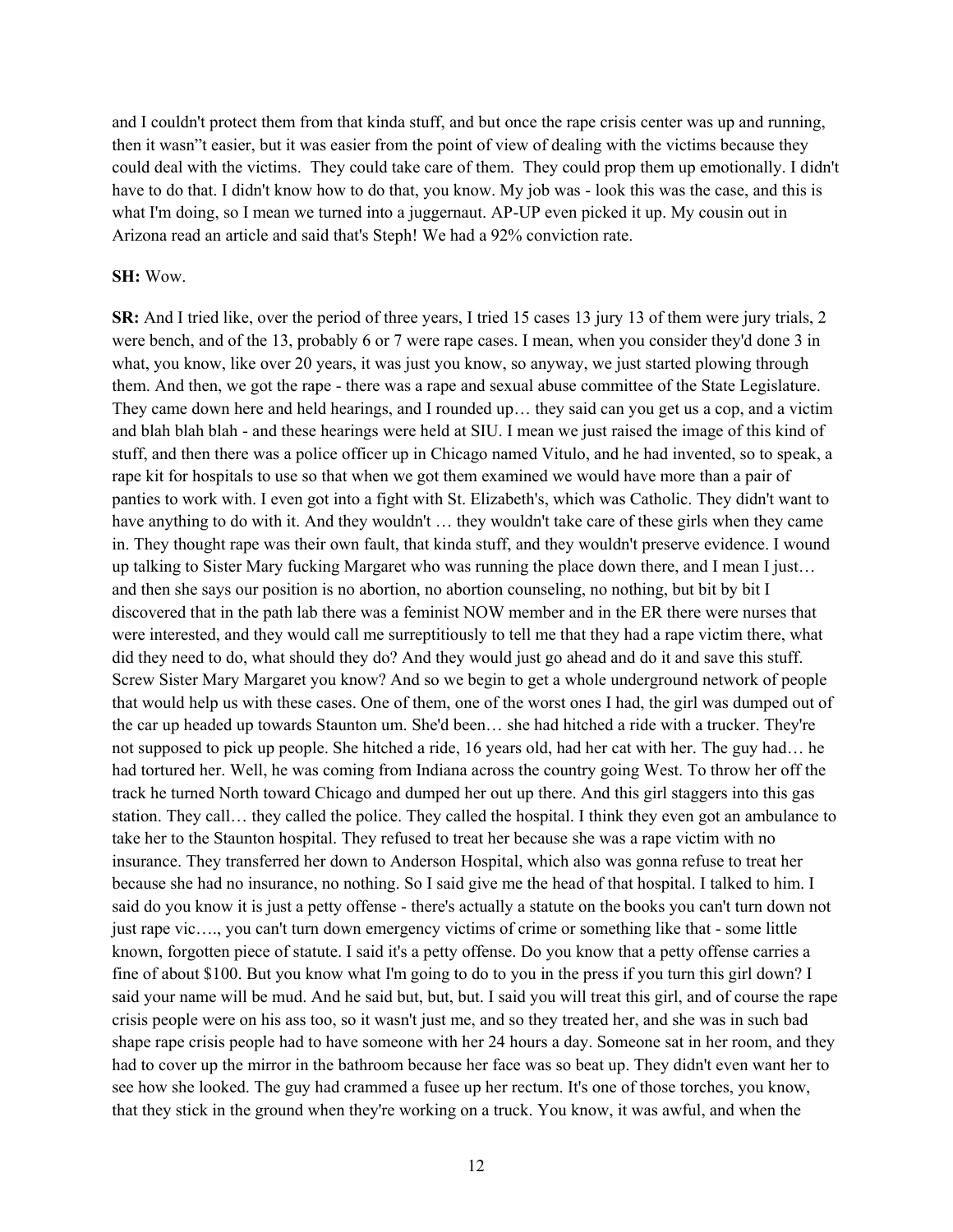police interviewed her - Dennis Kuba was the detective - and she remembered that he had white shoes on which she thought was really funny cause it was winter and he was he had on these white loafers or something, and he had sorta greasy hair, and you know she gave them a description. Well, of course, they're looking northbound, for him towards Chicago. Then they said well maybe let's go back towards Saint Louis because he had said he was going to Saint Louis, but he had turned towards Chicago. Sure enough, they walk into that, about where that Circle K - that truck stoppy place down by Pontoon Beach, and there's a guy in white shoes standing there, and they go up and talk to him, Well, yeah yeah he had this hitchhiker, and, no, he didn't do anything to her, you know, denied everything, and they arrested him anyway, you know. So, and then we were off to the races after that, you know. He wound up, - his name was Ed Harbour - and um, he, I don't know how we discovered this, but we discovered that he had done a similar thing to 2 girls in Florida, but they had like gotten away from him. I can't remember the whole story on it. The law on evidence is you can't introduce evidence of other crimes committed by a person unless, you can show a pattern as part of an MO. Like he always leaves a white glove at the scene of the robbery or something like that. So I flew with one of the state troopers down to Florida, and we interviewed the two girls, and sure enough it was a similar pattern. I mean he picked them up at a truck stop and tied them up in the same manner and blah blah blah, so I filed a motion to introduce evidence of these other two girls in Florida, and even though I knew I was flirting with reversible error, and we had a 4 hour hearing on it, whether it was similar enough and blah blah blah, and Judge Matoesian finally ruled that we could introduce the evidence. Then I decided I wouldn't introduce it because I could get the case reversed, even though I had the ruling so, when we - but we flew the girls up. Harbour said he never heard of these girls, never heard anything about it. When these girls walked in the courtroom he turns around and starts nudging his attorney. He had seen them before. He recognized them. They came in and sat down, and we're getting ready to open the trial, and so in her opening statements - Scottie Mormon was defending him so everybody thought this is great, catfight, you know that I was prosecuting and she was defending. So Scottie gets up and in her opening statement announces they will hear evidence of other girls that he, you know, might have raped in Florida, but I didn't put the evidence on, but it got out, because we tricked her into telling the jury. [laughs] Anyway the guy got convicted and Karen Malorny… - his defense was, for all the bruising and battery, - it was really pretty clever, was that she had epilepsy and had an epileptic fit in the truck and that's how she got hurt because she did. They asked for her medical records and they did discover she had been diagnosed with epilepsy as a child, and so they had an expert who was going to come in to say that these injuries could have been caused by an epileptic seizure. The expert was from Washington University. So I had her examined by a neurologist at Saint Louis University, and he was a little short fireplug of a guy who had never testified in court before, and so they put on their guy, and he testified that, yes, she had epilepsy and blah. He was a very dignified medical man, you know. And so in my case I had this little portly guy who was carrying a bunch of paper when he came in the courtroom, and, he'd never testified, and so I introduced him, and "Doctor do you have an opinion within a reasonable degree of neurological certainly as to whether or not blah blah blah," and he says - he looks straight at the jury, he hops up out of the witness box - he says not only does that girl not have epilepsy, she never had epilepsy. She was misdiagnosed and then he takes this EKG and flings it down the table, the counsel table I mean - and he tells the jurors and they're pretty much standing up [laughs]. I couldn't get him back in the chair [both laugh]. It was just - it was the most hilarious thing. I just stood back and let him go. So uh, in the closing arguments there was like a railing in front of the jury that was just about this wide, and so in closing argument Scottie Mormon gives her argument. She's laying out this EKG from her doctor that shows epilepsy, so she's got this kinda thing laying on the bench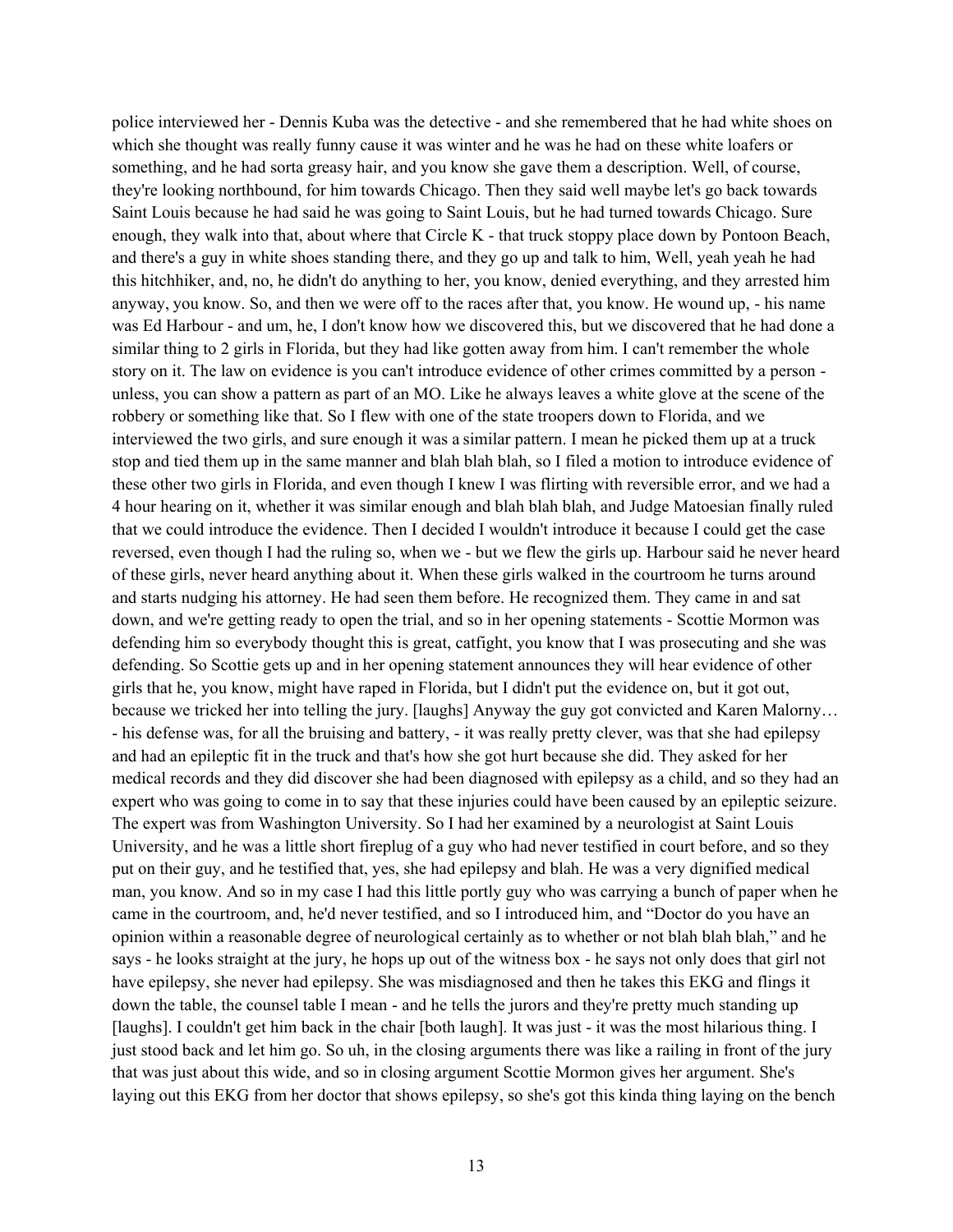there, so I get up there to give my rebuttal. So I scoop that stuff up and start putting down pictures of this girl with her face all beat up and just horrible pictures of her, and they're all just sitting there, but anyway, he got sentenced to 60 years, so Judge Matoesian was just horrified by the whole thing, and he just, you know… It was bad. In fact he got out just not too long ago.

**SH:** How would you characterize the judges were they - maybe that's not a fair question.

**SR:** Um, Madison County, unlike St. Clair County, was actually always very open and really, surprisingly, welcoming to outsiders. Now if I went to St. Clair County to practice law, there was a homecourt advantage down there and a homeboy thing always going on. But up here they were always curious about outsiders, and they always sorta welcomed outsiders, and we had a diverse group, you know judges. Our judges were kinda different from each other, they were all Democrats, except for Judge Clark, and they . . . Judge Clark was such a dignified guy and I had so many cases in front of him, I don't know why, but at 3 o'clock in the morning he might have loosened his tie one notch waiting for a jury to come back, but I do remember one time him telling me, he says, "I know of course that I'm the whore at the picnic" [both laugh], so when they needed to put down a strike, a riot, at Shell, they would take it to the Republican judge. You know, that's what he meant. So he served the purpose. I mean, you know it was just the way it was and um, but when I first started practicing like Judge Matoesian, for example, he would say well, what should we call you? You know is it Mrs. or Ms. ? I said you could call me Doctor. I have a Phd. [both laugh], and Judge Barr who served in WWII and fought all through the Pacific as a Marine, was an amazing individual. He was a strikingly handsome man. He lived well into his 90's, and he was utterly delightful. And, but, but, when we were in the courtroom he would say, ah, Mr. Rungy? Steph? Stephanie? He'd call me by my first name, but he'd call the male attorney Mr. whatever even though he'd probably known him 20 years longer than he'd known me, but he was such a nice - I mean I couldn't get upset about it except finally in front of a jury I said Judge Barr you've got to call me something besides Stephanie. Counselor? I said that'll do that'll do. Calls us both counselor okay, and he would, and he called the objections, sorta like an umpire - balls and strikes, so if the other guy that had two objections sustained you knew it was your turn so you could just wait for anything to happen and to object, and you'd get the ruling in your favor. And Judge Clark, he had a court reporter, who ran the courtroom really, so you had to get on her good side, and if you needed a break, you'd go and tell her can we get a break? And she would raise her hand, and Judge Clark would declare a break and we'd all go, but like I said the jury's loved Judge Clark they loved Judge Barr too, but really they had some of that kind of stuff … You had to make them realize that they just couldn't call you by your first name because they know you.

# **SH:** Were any of the judges particularly biased?

**SR:** I never found that the circuit judges were. They started off that way, but if you would kinda do a good job, they came around pretty quick. I just didn't find a lot of problem with them. Some of the male lawyers had trouble getting used to having, you know, women on the other side of them, you know, but by and large, they were always pretty darn fair. I never had as much trouble with them as I had with the office manager [both laugh]

**SH:** How is it that Madison County got the label as the "judicial hell-hole?"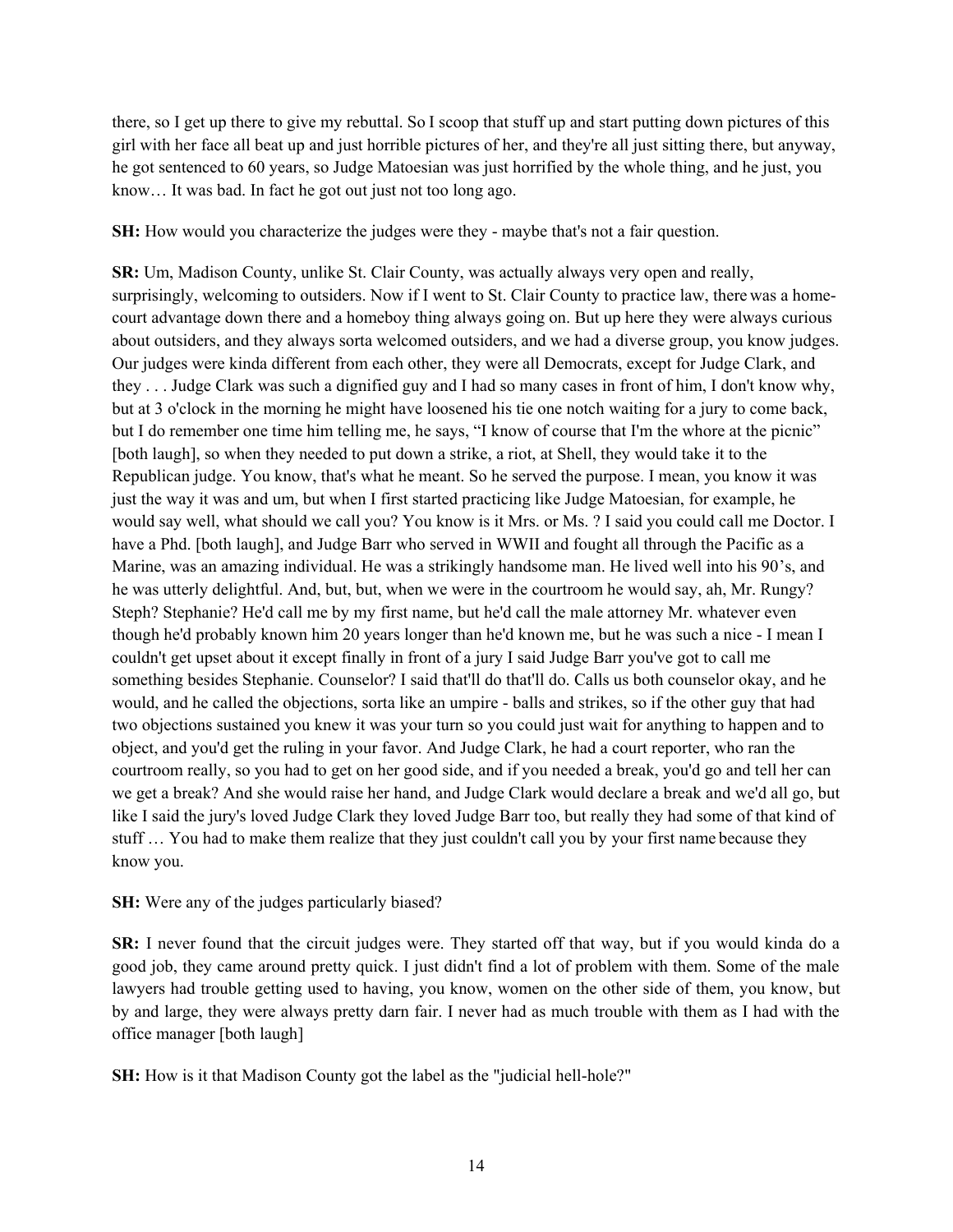**SR:** Well, when I was in law school it was the plaintiff's paradise. [both laugh] Um Madison County has been the plaintiff's paradise, so to speak, because of transportation - the railroads and the barges. If a guy falls off a barge in Louisiana, his case could end up in Madison County because it's all the river. It's all part of the river. That's, you know, the same with the railroads. There're so many tracks and what have you in here that the suits were principally against railroads and barges, and the laws very favorable to the the plaintiff for both of those. I mean those are very dangerous occupations. I only ever was connected to one railroad case. But that's where these big plaintiff's practices came from. They were wired to the unions. When a guy got hurt, he was routed to a specific attorney. Now, all this kinda got more and more out of hand when we had that - remember there was a Dioxin spill down in Sturgis, Missouri. Well, it was a railroad spill. The case wound up in Madison County, even though the spill was down there, but the case wound up here. And so, it was a venue issue. Over time, the law changed on venue, and you had to have more stricter …, but it used to be anywhere the railroad ran, you could litigate the case. Well we became fairly expert in Madison County, and we got pretty expert in complex litigation. It was asbestos…was another big area, and I think this judicial hell hole thing started during the asbestos litigation. I think that some of the plaintiff's lawyers pushed the envelope a little too far and the national at one point the national president of the Chamber of Commerce came here to give a speech or something in the courthouse plaza there - I guess to tell us we were a judicial hell hole or something, and some lawyer got the idea we'll subpoena him. We'll take his deposition because to show something or other in some case that was pending. I don't know what, but anyway it's frankly an abuse of process and just brought the wrath of god down on them. This Madison County Record thing here is run by the Chamber of Commerce. They set up shop right in downtown Edwardsville, and we're going to trash this court system from now til who laid the dog, and didn't matter what happens. They would have a big headline: defendant moves to dismiss, you know. In every case, the defendant moves to dismiss. I mean that's not news, but that they, you know, they would take samples out of the motion from the defendant on what evil thing the plaintiff was doing, and they would just consistently trash the court system, and I don't know if anybody ever reads that Record, but sometimes it filters out into the general public, and then they would put out this Chamber of Commerce thing saying these are the judicial hell holes, so it wasn't really a judicial hell hole as far as I can see. Judge Barr is another example of that. There was a case - Paul Pratt was a big personal injury lawyer - he had a case where a guy was suing for millions of dollars for something, and I don't even remember what, and the jury returned a verdict in favor of the plaintiff for millions of dollars. I don't even remember the amount. And, the defense files a routine motion to enter judgment. It's called judgment NOV, judgment notwithstanding the verdict, that is the judgment is for the plaintiff for a million dollars. We think the court should override the jury and enter an NOV, a judgment NOV in favor the defendant. Judge Barr was about the most - in Spanish it's called "hombre recto," straight up guy. I mean he was a straight guy, and he got wind of some shenanigans involved in that case, and I don't even know what the shenanigans were, lying by witness or something and entered his judgement NOV, in that case. And that took guts. I mean this is against one of the most powerful personal injury lawyers in the county, and I went by, I went by the see him. I saw the attorney. He's skulking. He hadn't shaved. He looked like he hadn't bathed in a couple of days. He's wearing a jacket. He's just had a million bucks snatched away from him, and I went in to see Judge Barr, and I said what happened with Pratt's case? Me, I just ask him. He says, I just didn't think the evidence supported the verdict, you know, but something had gone wrong in there, and he knew it. You know I don't know what, but he was like the most honest guy, and he wasn't afraid of anybody you know, so, you know that's lets the chips fall where they may, so we had that kind of thing. It, you know, it wasn't corrupt really. I mean there were, you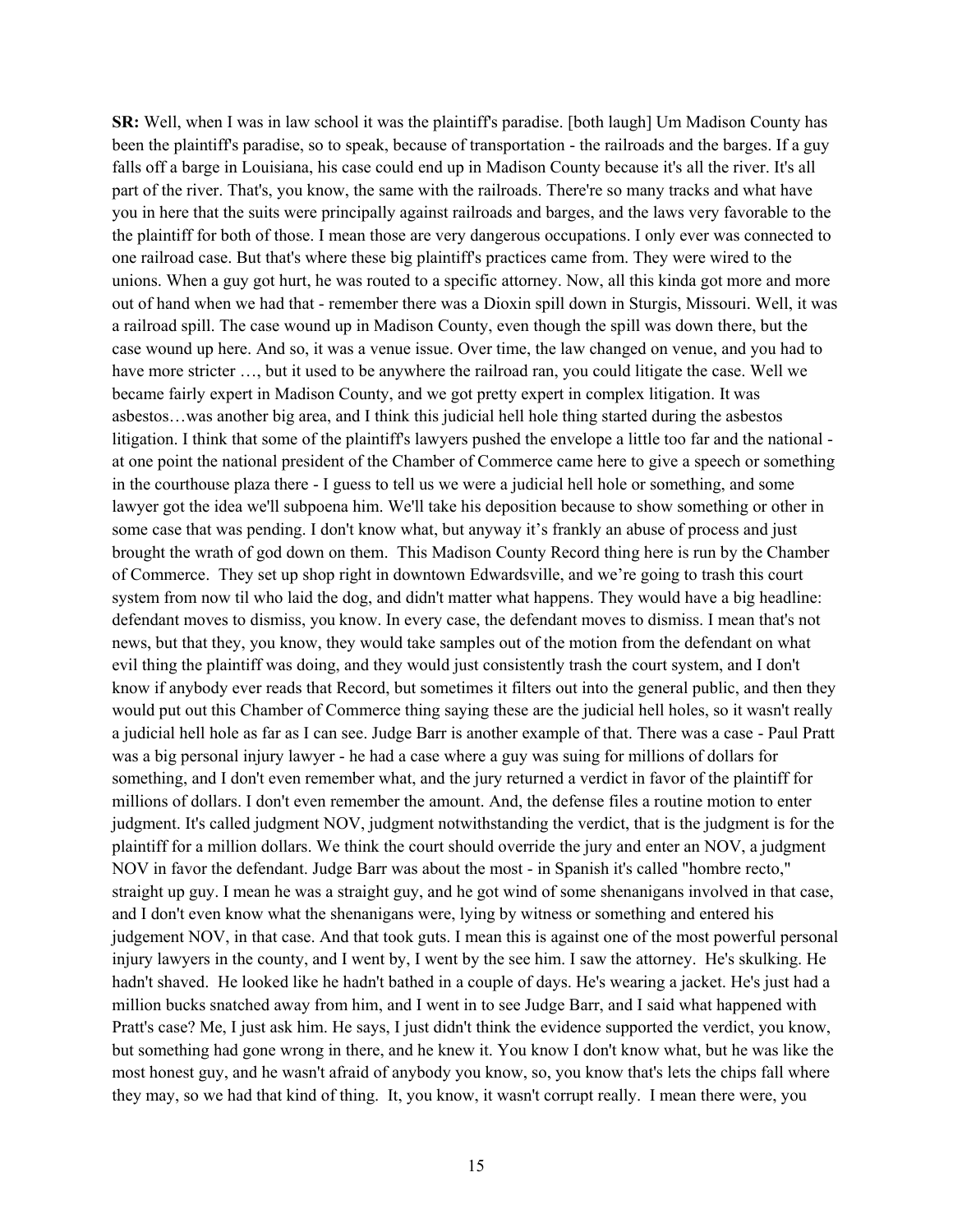know, you could get back roomed occasionally. That would happen, but basically it was a pretty darned good system I thought.

**SH:** What does that mean being "back roomed"

**SR:** Well, that's the judges are not supposed to have ex parte communication with either side without the other side being present, and, as Weber used to put it, sometimes we'd go to the bar meetings to protect the record [laughs], you know, because the judges would be at the bar meetings, the lawyers would be at the bar meetings. Everybody'd be drinking, and who knows you know what was going on. In fact, we would have fights at the bar meetings. There would be fights. [laughs] Everybody says "oh, lawyers do battle all day, but they are friends at the end of it." Well sometimes that, that spilled over and you know.

**SH:** Don Weber had quite a reputation.

**SR:** Yes he did. Don is somewhere to the right of Attila the Hun, and I don't know why we've always been friends because I don't see him for long periods of time, but we just have this history of being in the foxhole together you know, but um, essentially he just a right winger you know, right-wing guy. I think now he's like representing Prinzler off and on. But I was involved in an electoral board thing last summer, not last summer, summer before, and Don and I spent like about three weeks involved in that. He was representing the one side and somebody else was representing the other side, but the smartest thing they did was put me on that electoral board because we know each other, and I was able to cut back on some of the nonsense that would have gone on otherwise.

# **SH:** How did you get involved in politics?

**SR:** Um, well, I ran for …- that's how I got fired. Dewey Van Dyke eventually got me. He got me fired from the State Attorney's Office. But in 1979, I ran for um, city council, and I was still an Assistant State's Attorney, and so behind my back one of my colleagues in the State's Attorney's Office and Dewey, and probably Nick concocted an opinion from the Attorney General that said that to be an alderman and the Assistant State's Attorney would be a conflict of interest. I mean occasionally, the AG's office issues opinions. Now, Nick had been an alderman and an Assistant State's Attorney. Apparently it wasn't a conflict then...but you know so they came up with this opinion. Meanwhile I was running for alderman. I got elected, and between the time I was elected and the time I was to be sworn in, they issued this opinion, and Nick announced that if I took my seat as an alderman that I would be terminated as an Assistant State's Attorney. His hands were tied you know, and so there was – ah, Weber told me this- he said there were running, what was it? The odds that I was going to not take my seat was something like 10 to 1 that I would not take my seat as an alderman. I wouldn't get sworn in because I was going to lose my job. Oh bullshit. So I went down and got sworn in, and I didn't know what the drill was, but normally after the new city council is sworn in, everybody sort of adjourned to Rusty's. They used to go down to Rusty's, you know, go down have a few drinks and celebrate. I didn't know any of that. So Mary Hildebrand and I decided we'd go visit Evelyn, tell her about it. She lived in Dunlap Lake and Ms. Hotz was dying of cancer, and Mary said let's just go by Evelyn's and tell her about the swearing in and stuff. She'd be interested in it. Like I said I knew her, but I didn't know her very well. So we stopped by, and we visited. Meanwhile, people are getting drunk at Rusty's and calling Nick at home and calling him names and how could you do that? And how could you fire her? And you can't fire her. You were an alderman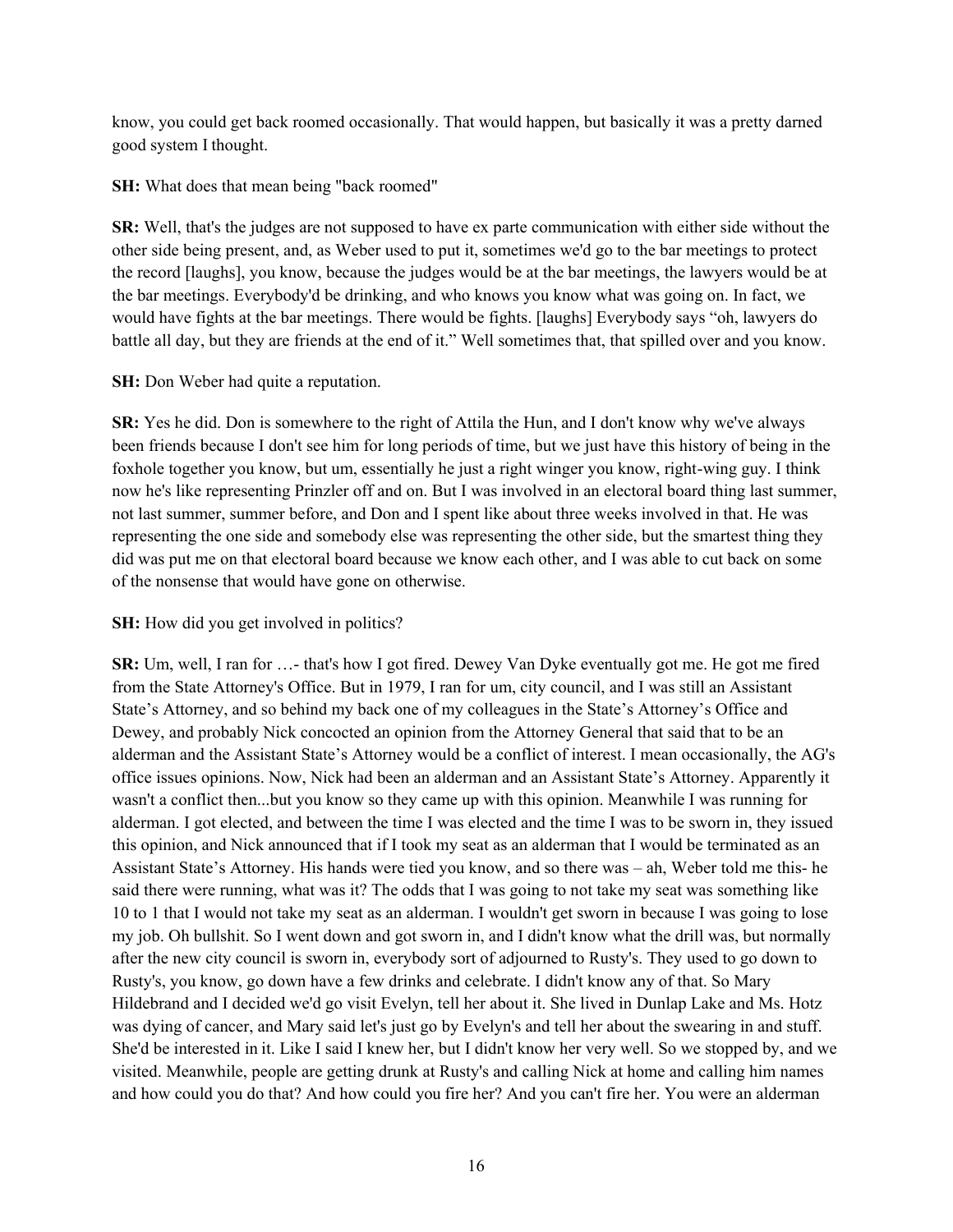and screaming at him. He loses the next election to Don Weber, so we have like, one of the few Republican State's Attorney's as a result of all that uproar of them firing me. I think they fired Don too. I think he ran for city commissioner whatever they are in Collinsville. It's the same concept, it's just ... and all of this was because Dewey convinced Nick that I would run against him for State's Attorney, which I had never intended to do – would never have done, so that's how I got in politics, and then in 1994 Evelyn announced she was going to retire, and I said well, I'll run for it, what the heck. If she backed me, you know I could probably win - little did I know - I got slaughtered. I lost to a drunk.

# **SH:** This is for Clerk?

**SR:** County Clerk yeah. And um, in fact, the night of the election these reporters are saying what happened? You had Evelyn's backing. Evelyn was also running for the Senate, but she didn't have any opposition in the primary. And they said, what happened? You had Evelyn's backing. I said well, let me put it this way, whatever Evelyn has is non-transferrable. [laughs] And I was a terrible politician. I don't' really like people much, and I don't like smiling, and, you know, I didn't like glad handing. I was no good at chit-chat, you know, Evelyn could have these - she was amazing - she could have these conversations with people who would have sworn they had good advice from her, and all she did was making sucking noise, but they would think they had a deeply heartfelt …. and she wouldn't have told them a thing, not a thing she didn't want them to know. You know people would say Evelyn I need to speak to you confidentially. They'd come to her office sometimes, and so she'd go out in the public and sit on a bench with them. And they said well, she wouldn't haul them back in her office and close the door, cause then everybody in the place would be looking - she'd go sit on a bench, you know, and have these incredibly private conversations when they were all in the courthouse there together, but whatever she had, it wasn't transferable. Plus I'd have to be County Clerk which is a really hard job, you know, really hard, so it was just as well that I didn't win.

# **SH:** Did you go into private practice?

**SR:** I was in the State's Attorney's Office for three fun-filled years, and then I went to work for Earl Vuagniaux, and his office was right across the street from the courthouse. And so I worked for Earl for let's see - from about 79... I worked for him for about 5 years, and then in 1985, Barb Crowder and I formed …- we determined to be the first all-woman law firm in Southern Illinois. And, we went into practice together, and then we took in Gail Bader, so at one point there were three of us, and then, I like to say, Barb left me for her husband. She and Larry then formed a practice, and then Gail left, so I wound up practicing by myself for most of the time. you know, which was fine. I did share office space with Evelyn, so that helped on the rent you know, but um.

# **SH:** And you were mostly... criminal law? Defense?

**SR:** Well I was a special public defender for most of that time, which was, you know, they give you \$20,000 to take all comers, kind of, and that means that you do a lot of juvenile work because you do what's conflict work. That is when a public defender has, say, two guys do a burglary, and one rats out the other. Well they can't represent both of them, so the special public defender comes in to take one of them. I wound up in that … I wound up in a death penalty case doing that. And that was before all the death penalty laws had changed. For like \$20,000 I represented a guy in a death penalty, you know, - \$20,000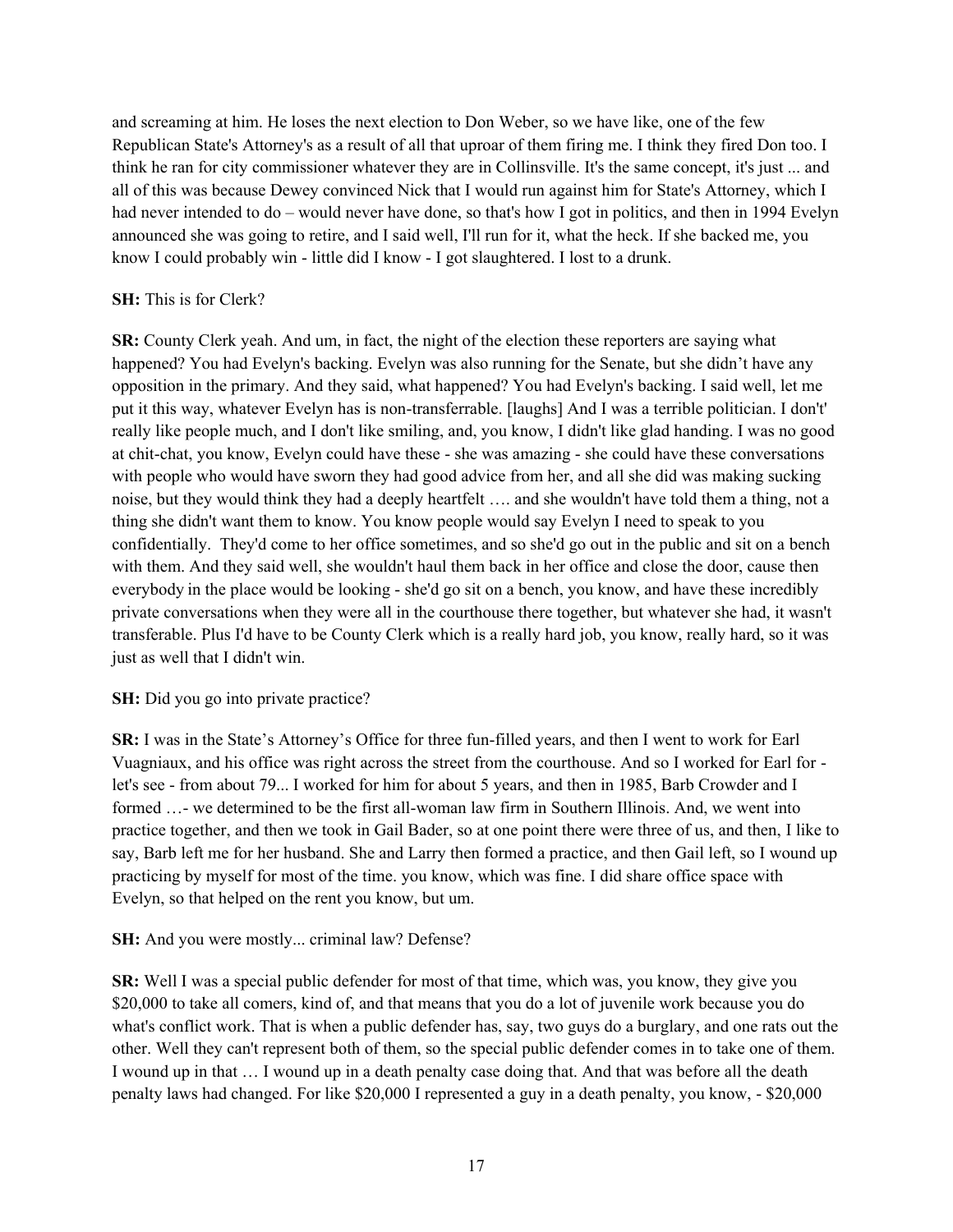dollars covering all the other cases I was doing in the county, and, oh, it was a nightmare. Those things are life-altering experiences. They really are. Ah, the biggest help I got on that was from Billy Hahs. It turned out Billy had been a public defender in South Carolina, and he had done a lot of death penalty cases. I didn't even know him, and somebody said there's this guy, you know, that's new around here that's done death penalty cases. Why don't you talk to him, but then I realized that Sharon was at SIU, and he was just a really big help. I mean he just had a lot of good advice and whay have you. I mean of course I lost, and that was the only case that I was ever involved in that there was actually corruption, actually corruption on the other side. And of course I lost the case, but…

### **SH:** Corruption in terms of? Bribing?

**SR:** Not bribing so much as hiding evidence, um, flaunting the law, ex-parte communication, between the judge and the… and the prosecutor uh. He had … they had each other on speed dial, you know, and, I did some tricky motion into the thing to try to … they had us tried together. There was another guy and my guy, and it is what's called a Brady violation well is it Brady? Anyway, I should have been given a severance, and they wouldn't give me a severance from this other guy who was way guilty. I mean way guilty! They had a lot of evidence on him, and nothing on my guy, and so what the whole plan was to smear that evidence over to my guy. Well, that's unconstitutional. You can't do that. And um, but the judge was an idiot. He kept allowing them, the other side, to do that, and um, so when that was over I had to do a post-trial motion. If you don't do a post-trial motion, you often don't preserve the error for review by the next court up, so the post-trial motion had to be a work of art. I think the thing was like 30 pages long, but I was nervous enough about it, that I went to the death-penalty - there's an outfit in Chicago that did nothing but death penalty work, and I flew up to Chicago with this post-trial motion before I filed it, and talked to the experts up there, and the only addition they made was - and this was pretty cool. They said there is a possibility that you were incompetent as counsel for this guy, and I said well that's kinda hard to raise in a motion, and they gave me the wording to raise that, where you even throw into the mix that you may have made mistakes. [laughs] But the big mistake was the refusal to give me the severance. That thing went to the Supreme Court. The Supreme Court sent it back like a rubber ball, you know, N. O.! In fact, the appellate defender who handled the case won an outright reversal, and then he petitioned the court to hear the rest of the issues I'd raised in those 30 pages because he said that there was a good chance that they'd repeat themselves. [laughs] And they said get outta here. You've won already. [laughs] So I did some death penalty appellate work, but I just … And so when it came back, the judges who I worked for as a special defender - I mean, you're appointed by the court - told me I had to represent this guy again. And I took in all of the time that I had involved in the case. I started keeping time records, not for the trial, but from the trial to the death phase. There's two phases, and I had done \$40,000 worth of legal work between those two. I took all of that in, all the research in showing that I should be paid more for this, and certainly paid more if I had to represent him again in another trial, and they said ah, forget it. And I said okay, I quit. I'm not going to be a special public defender anymore, and they just went apoplectic. Judge Matoesian thought that he could force me to keep the job. I said you can't force me to keep the job you, know. So they had to hire somebody else, and now the law was changing, and they had to pay em a fortune, and I was never allowed to discuss the case again because I went then from private practice into the State's Attorney's Office in 2002, and, so, they had a special prosecutor, no let's see I can't remember how it worked, but we had to create a Chinese Wall. I was never allowed to discuss it again. Ultimately the case settled for, I think, 40 years. And by then, um, Ramon, the client, had served half of that. He'd been in jail consistently since 1994, so, he'd almost served his whole term because at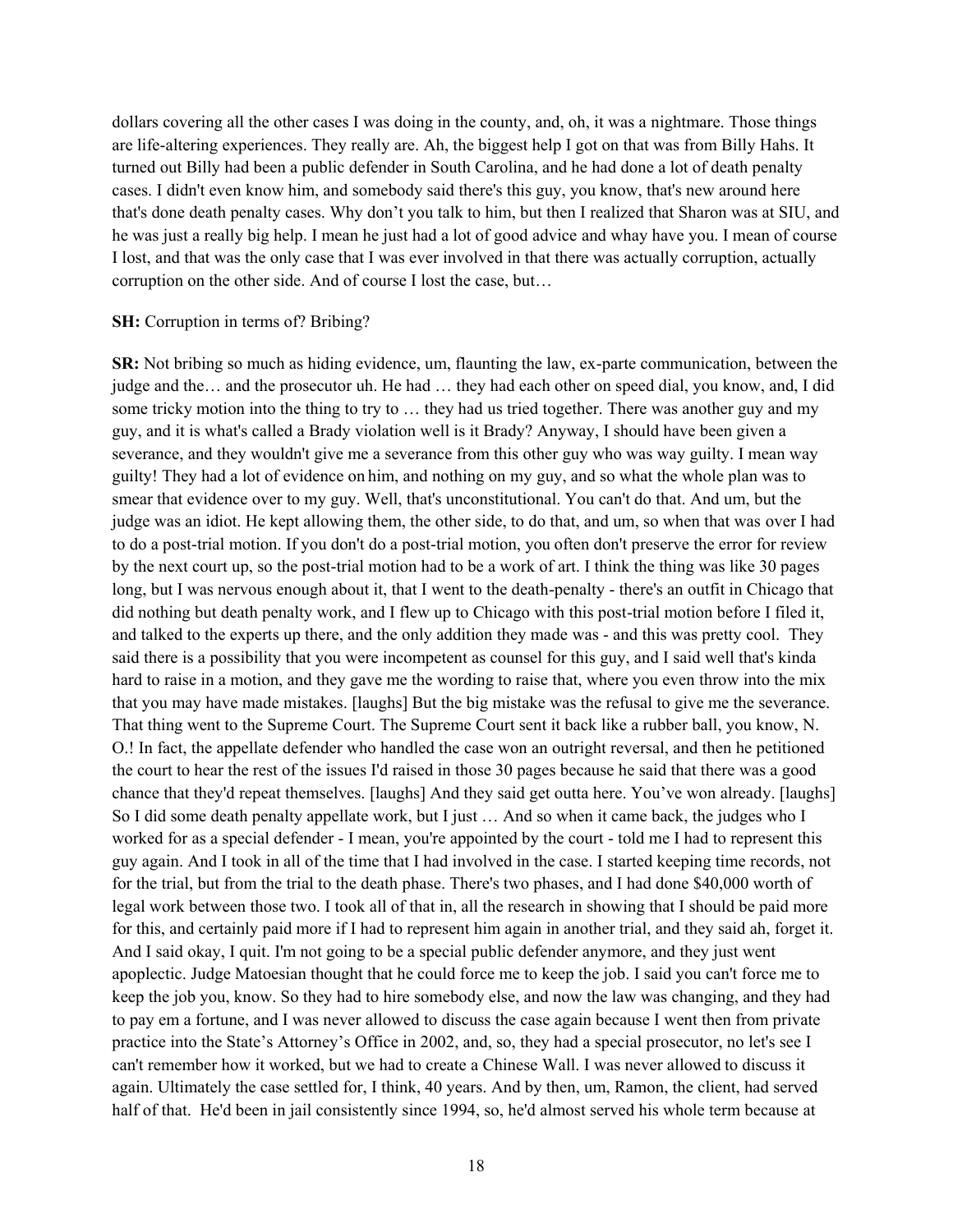that time you served day for day - 50% of the sentence. So he settled for 40 years, and when it was all over, the plea was entered, Dan says, I know we're not ever supposed to discuss this case, but Ramon said to tell you, thanks. He knew. He was like the best client I ever had. He grew up in the juvenile department of corrections. He was an excellent writer. He read. He was just a kid that never had a chance, you know. I mean, I don't think he killed anybody. It was a mass murder. It was the largest mass murder since the Indian raids - five people in one, you know. Oh, it was a mess, and they came up - it was supposed to be a drug robbery thing and the drugs weren't there, and the money wasn't there. They went next door to ask the neighbor and killed him. They almost killed the children in the house, but there was only one gun, and my client didn't have it, so I never did know who killed all those people, but I'm pretty sure mine didn't. And one of em is on death row. There were three of them, but you know, those things are just, you know, they're life-altering. They really are; they really are. And that's the only case I was ever involved in where - it was actually - I could tell things were going wrong behind my back, you know.

**SH:** Um, any I don't know how to ask this question Stephanie, but from your perspective, as a prosecutor and defender - defense attorney, um, is the system pretty fair? Is...

**SR:** It's as good as the people running it. You know? I mean you have good judges and bad judges, and it's as good as the people running it for the most part. I just happened to be in an era where we had really good people. I had all these like World War II guys, you know, on the bench. I mean there were no women on the bench, you know, um, and I admired many of them. Now occasionally we got people who were political, um, Judge Calvo, who just couldn't always separate himself from politics, you know. If it was somebody he knew, you know, or somebody he had been close to, and they were in front of him you just always felt like he would - he would do his best to overcome it, but you know, he couldn't always do it. He couldn't always forget that he'd been in the legislature, where backroom deals are a way of life. But by and large I always really liked the people that I had cases in front of. They had Clayton Williams, who was the token black on the bench. Clayton Williams was not necessarily the sharpest knife in the drawer or any of that, but he had this instinct for what's right. I mean they all seemed to have - sometimes they weren't that good on the law, they weren't necessarily - you weren't always happy with their rulings, you know, but by and large they wanted to do the right thing. Now that's in the criminal justice system. Things get a little more complicated when you're talking about money, when you're talking about people's livelihoods and lawyers, and but we had Judge Beatty, who went on to the federal bench. I mean he was just a really good judge um. We had him in criminal court for a while, and back then, you didn't have all these - all this data on these guys. They'd show up for an initial appearance [phone rings]. All you had were these little cards from the jail, if they'd been in our jail, you would have these little cards. For Judge Beatty to know anything about the guy, that the sheriff's deputy, that brought him in, would just hand him these little cards, you know, or they wouldn't have any cards. And I remember Judge Beatty looking one time, going "we don't get many five card guys" [laughs], but I mean he had a one on one thing with these … I mean he would look them in the eye and talk to them. You know, nowadays we do it with … there's a TV camera in the jail and then you see them on the camera here and there's none of that. But we even had some little criminals from Granite City who wouldn't talk to anybody but Judge Beatty, personally. They didn't need a lawyer. They'd just talk to Judge Beatty, and they would take their time you know? They could get the three years they thought -gone [laughs], but by and large they were really pretty good.

**SH:** Are there any jurist lawyers/judges that you thought were particularly really brilliant?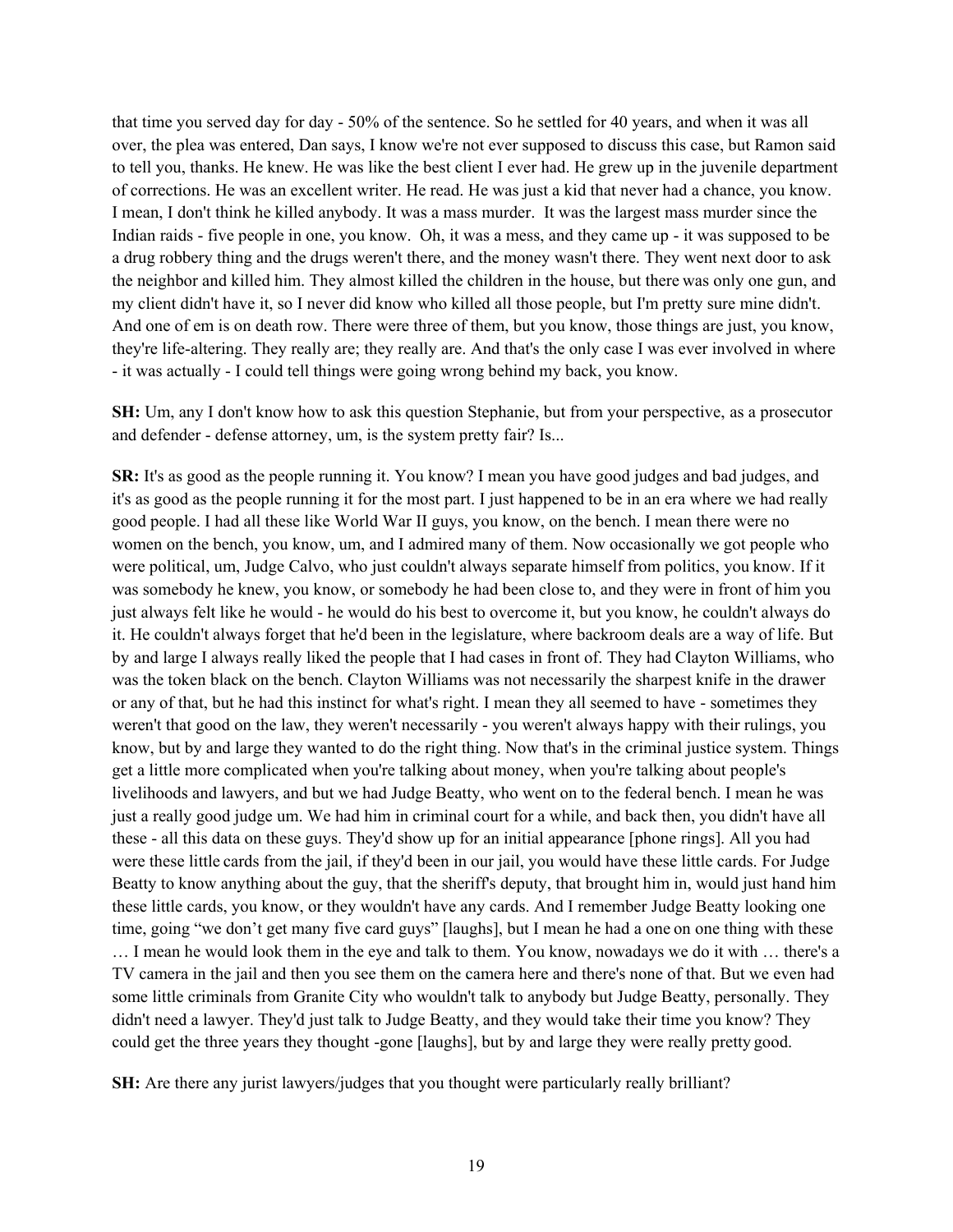**SR:** Um, well James Beatty was pretty damn sharp, um. I think I'd say Judge Beatty was probably one of the most … I mean he… I once saw him lecture a guy who was convicted of something. The whole room was in tears – "turn around and face your parents." He made this kid turn around and look at his parents, you know, while he sentenced him, and he was really I think maybe the best one that I remember. Again, we lost him. He went on to the federal court. But Judge Clark, I tell you, he was the one that was just so funny. One time he said - somebody objected in the front of a jury- and he said "sustained I mean overruled," and he looked straight at the jury and said "you know I always get those confused," [laughs] and those jurors are going oh, we see how that could happen [both laugh]. He was just so but um, but mostly they were… they were mostly pretty good, you know. I never had many complaints. Now the associate bench was different. When you're like doing divorce cases and stuff, you really get on the wrong side of judges sometime. You just want to slap em [laughs] you know? But I dunno I enjoyed the whole thing and some people say well you know you had a Phd. why didn't you go on and teach law? Boring! I can't imagine anything more boring than teaching law. [laughs]

**SH:** Well, is there anything that you want to talk about that I missed that we didn't?

**SR:** I don't have a list of your questions, but that pretty much… I mean we've come a long way I have to say that we've come a long way for women attorneys, but you know, we still need more women judges, and, you know, that's… that's always going to be an issue. I mean we have one, - currently, one woman circuit judge who is retiring next year, and there's a woman running for that job, and I think she has a Republican opponent - Tea Party nutcake but um…

**SH:** Do you have any perspective or insight on the big cigarette settlement case?

**SR:** You mean the ads that they're running?

**SH:** No, the one that was tried here in

**SR:** Oh, the one Nick tried? You know that thing was so convoluted I never did understand what finally happened in all of that - it went up; it came back; the Supreme Court did something on it didn't they?

**SH:** The Supreme Court overturned

**SR:** Reversed it yeah? And I think Nick Byron was the judge, and it was a bench trial, and I never understood why it was a bench trial, I guess it was a bench trial because it was just about money, but I never understood why they went with a bench trial. I think that was Steve Tillery wasn't it?

**SH:** I don't know -

**SR:** I think he was

**SH:** I think you're right - I think Steve Tillery was the...

**SR:** I tell you a funny story about Steve Tillery. When the three of us were law students that summer, and they allowed us to examine a witness, you know, for some practice, and back then we had these probable cause hearings where the police officer came in, basically said I found him doing this, and this, and this,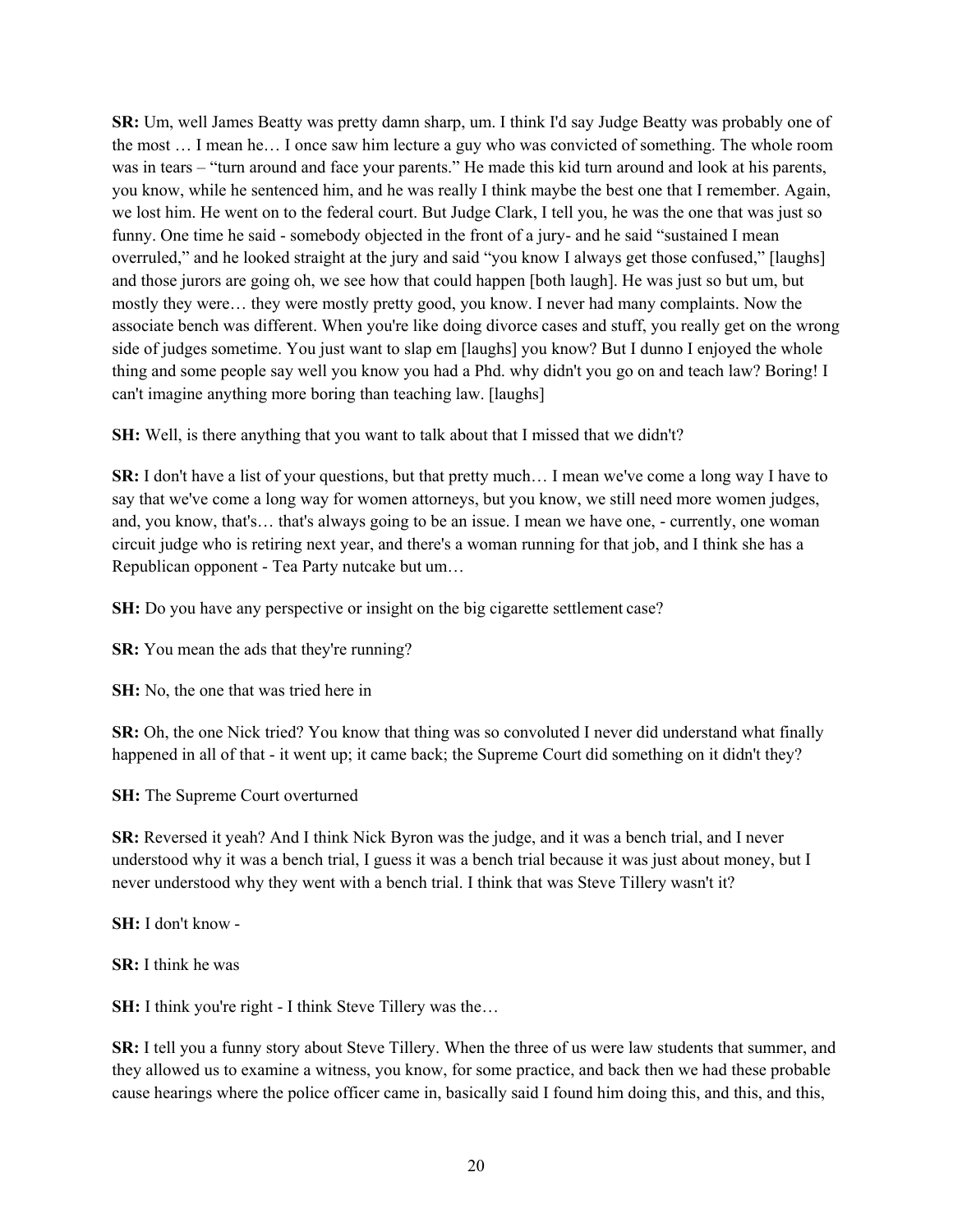and this is what I know about the case, and the court would find… and "we find probable cause and bind him over for the proceedings." And they were really low key sort of things, but you got to ask a few questions. And I remember the first time we did this. Steve was going to take the lead. He was going to be the first one to examine this police officer, so we're sitting there, and the judge says "Mr. Tillery," and Steve opens his mouth and nothing comes out, nothing. And so I said, ah, "can you state your name?" [both laugh] To this day they say this woman's voice comes out of Steve's mouth and yet he went on to be a millionaire personal injury lawyer, very talented. [inaudible]

**SH:** Well, I appreciate the time, Stephanie, this is ah, Dr. Robbins [both laugh] this has been great. What was it like being at SIUE back in the 70s? The department - the English department was heavily male, wasn't it?

**SR:** Yeah, well, I was only … that one trimester I was in the language department. The chairman was Romani? His name was Romani. He's cousin to Chuck Romani, who was one of our judges, and, the first thing that happened was the book we were using for Freshman Spanish, or First Year Spanish, was one he wrote, and I had just come from University of Texas. I knew what was out there. It was the worst book, and I'm mimeographing - back then you mimeographed – Xeoxing, bringing all of these outside materials into the class to try to supplement this terrible book, and next thing I know I'm getting called into his office about the materials that I'm bringing in, that I'm copying materials and bringing them in. I said well, sure, I said cause that book is completely inadequate. Well, but, but, but… I said I know you wrote it, but there's other books. In fact, isn't it some sort of conflict for you to be making people use your book? I dunno you know? But, but, but, but you know? Next thing I know wound up in the Dean's office, and we didn't' have the Dean. The Dean was on sabbatical or some place, so we had - the Dean was Runkle?

# **SH:** Yes

**SR:** But he wasn't the Dean. It was somebody else was in his "place and stead", and I'm not sure how I wound up in there. I may have complained… I may have complained about it, about the book, and we wound up there, and I said well, you know, the chairman here doesn't want me to bring in outside materials, and he's insisting that we use this book, and I don't understand why I can't bring in outside materials. Romani just started backpedaling, denying that he - Core. Core was the guy that was sitting in Runkle's place

# **SH:** Chuck Core?

**SR:** Chuck Core, yeah, and Romani just started backing up and backing up and saying that he didn't say these things you know. I thought, oh, my god, these people are crazy. I told Walker they're nuts.

**SH:** So you found it more sane working for the prosecutor?

**SR:** Yes. I mean the level of professionalism was about that high you know. I wasn't used to that. I was used to, you know, really, people who were pretty serious about what they were doing and um, mmm. So, I said I can't work like this.

**SH:** Well, thank you again.